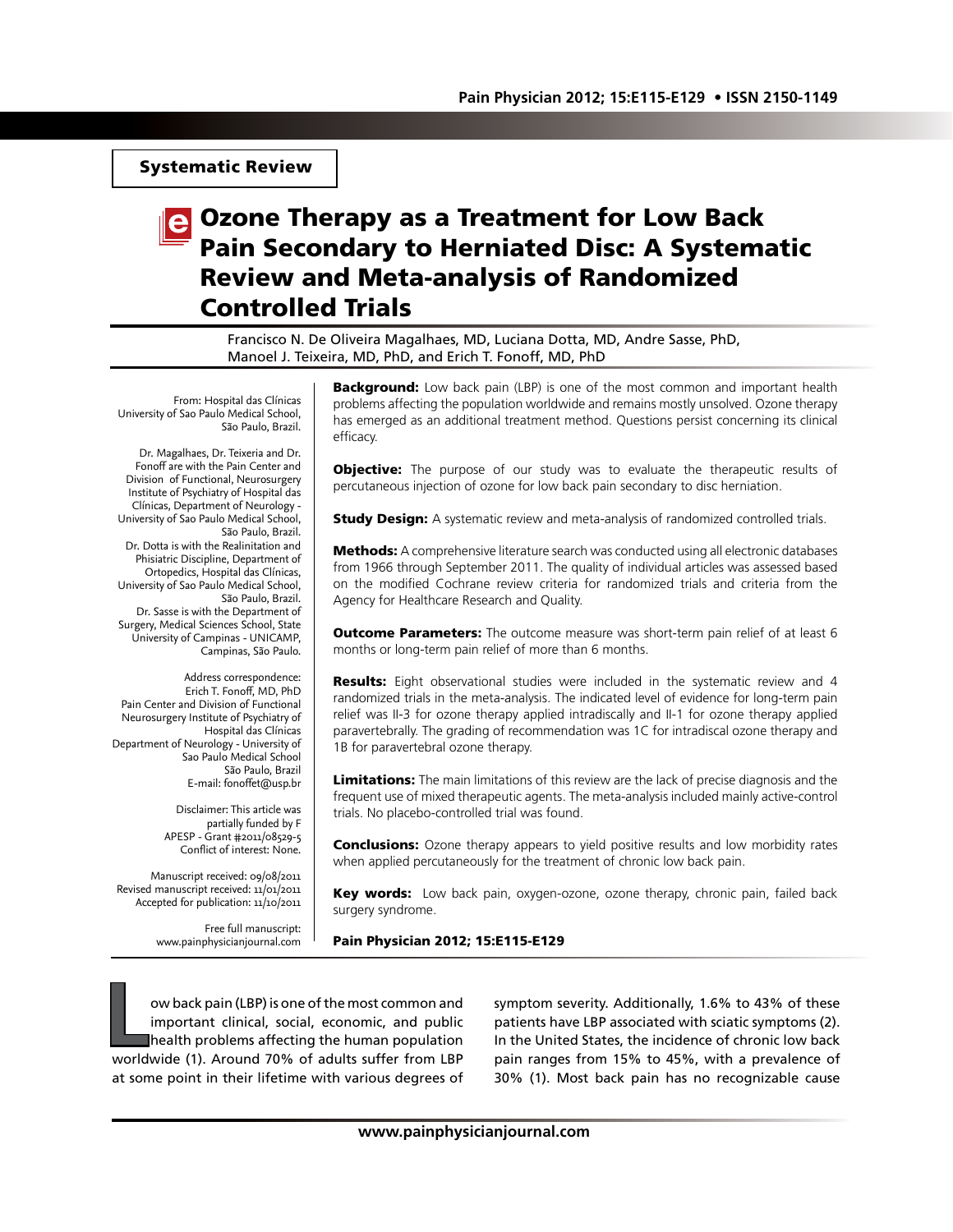on imaging studies and is usually attributed to muscle strain or ligament injuries (65%-70%). In 5% to 15% of cases, the source of LBP is related to degenerative joints and disc disease (3). The natural history of disk herniation is favorable; improvement of symptoms is the norm, and most episodes resolve spontaneously or after conservative therapy. However, studies have shown that low back pain is sometimes still present after long periods of time (at least 12 months) in 37% to 54% of patients (1,2).

Besides oral pharmacological and rehabilitation treatments, ozone therapy has emerged as an alternative or additional treatment option for these patients, particularly in Europe (4,5). Despite its widespread use to treat a variety of conditions, ozone therapy remains unknown to most physicians. Ozone (O3) is an allotropic form of oxygen, primarily known for its ecological properties, industrial application and therapeutic effects. Questions persist concerning its potential toxicity as an oxidant agent versus its reported clinical efficacy. Several mechanisms of action have been proposed to explain the efficacy of ozone therapy including analgesic, anti-inflammatory and oxidant action on proteoglycans (e.g., in the nucleus pulposus). Ozone is administered in the form of an oxygen-ozone gas mixture at nontoxic concentrations ranging from 1 to 40 µg of ozone per mL of oxygen, using various percutaneous methods (5).

Percutaneous techniques minimize the invasive nature of surgery, rendering administration more straightforward and faster while sparing healthy tissue and avoiding or minimizing complications such as postsurgical infection (6). Those techniques have been applied as an adjunct treatment for LBP and used in association with ozone injections have yielded good results (4). However, the effectiveness of ozone injections for the treatment of LBP remains a matter of debate. In order to investigate the effectiveness and safety of ozone therapy for this specific purpose, the authors performed a systematic review and metaanalysis of the literature, focusing on observational studies and randomized controlled trials (RCTs) in patients with subacute or chronic LBP.

## 1.0 Methodology

The methodology utilized in this work follows the systematic review process derived from evidence-based systematic review and meta-analysis of randomized trials (7) and the PRISMA statement (8).

## 1.1 Inclusion Criteria

#### *1.1.1 Types of Studies*

Three review authors screened the abstracts of studies in all languages against the inclusion criteria. They then retrieved all possibly relevant articles in full text for comprehensive assessment of the quality and satisfaction of inclusion criteria.

The review focused on randomized trials, systematic reviews, observational studies, and reports of complications. All studies providing appropriate management with outcome evaluations at 6 months or longer and statistical evaluations were reviewed. Reports without appropriate diagnosis, nonsystematic reviews, book chapters, and case series with fewer than 10 patients were excluded from the initial search in the databases.

## *1.1.2 Types of Participants*

Participants were adults aged at least 18 years with low back pain due to lumbar disc herniation or degenerative disc disease treated by the interventional procedures 2.1.3 below.

## *1.1.3 Types of Interventions*

Interventions were injections of an oxygen-ozone mixture associated or compared with steroids, and local anesthetic applied to intradiscal, intramuscular paraspinal, justaforaminal, periganglionic or epidural, guided by fluoroscopy or tomography.

#### *1.1.4 Types of Outcome Measures*

The primary outcome measure was pain relief (short term < 6 months and long-term > 6 months) in accordance with Staal et al (9).

## 1.2 Review criteria

The search in the databases was performed independently by 3 authors who selected the articles for analysis. Each study was evaluated by 3 physicians for stated criteria and any disagreement was resolved by a fourth physician. The other author was responsible for statistical analysis.

## 1.3 Adverse Events or Side Effects

Adverse effects and complications were analyzed according to the description of the authors or based on case reports.

#### 1.4 Search Methods for Study Identification

Searches were performed from the following sources: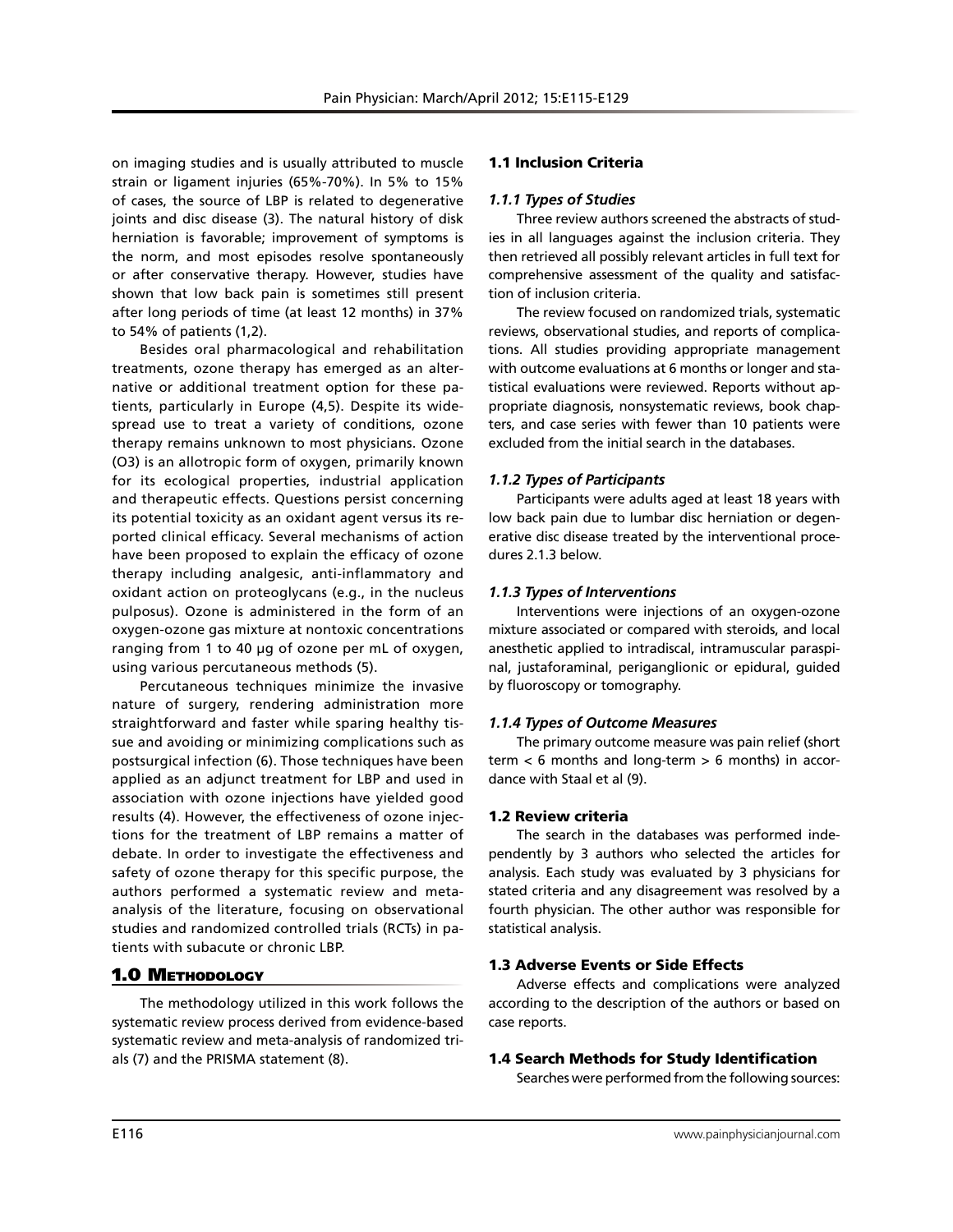1. PubMed from 1966

www.ncbi.nlm.nih.gov/sites/entrez?db=pubmed 2. EMBASE from 1980

- www.embase.com/
- 3. Cochrane Library
- www.thecochranelibrary.com/view/0/index.html 4. DARE and HTA

Search period included from 1966 through September 2011.

#### *1.4.1 Search Strategy*

The search terminology included the terms ozonetherapy, ozone, ozone therapy, chronic low back pain, back pain, pain, failed back surgery syndrome and ozonucleolysis.

At least 3 of the review authors independently, in a standardized manner, performed each search. Accuracy was confirmed by a statistician. All searches were combined to obtain a unified search strategy. Any disagreements between reviewers were resolved by a third author and consensus.

#### *1.4.2 Assessment of Methodological Quality*

The methodological quality assessment was performed by 3 reviewers and any discrepancies were evaluated by a fourth reviewer and consensus was reached.

The quality of each individual article included in this analysis was assessed by modified Cochrane review criteria with weighted scores (10) for randomized trials and the Agency for Healthcare Research and Quality (AHRQ) quality criteria for assessment of observational studies (11). Only the observational studies scoring at least 50 on weighted scoring criteria were included for analysis. Methodological quality assessment criteria are described in Tables 1 and 2.

#### 1.5 Data Extraction and Management

Three review authors independently extracted the data from the included studies. Disagreements were re-

solved by discussion among the 3 review authors; if no agreement could be reached, it was planned a fourth author would decide.

## 1.6 Measurement of Treatment Effect and Data Synthesis (Meta-analysis)

The authors used a standardized data extraction form for independent inclusion of the study population, intervention, study design, and outcome measures for randomized controlled trials. The meta-analysis was performed using the Review Manager 5.0 (The Nordic Cochrane Centre, The Cochrane Collaboration, Copenhagen, Denmark) with the random-effect model. Dichotomous data were compared using odds ratio (OR). Respective 95% confidence intervals (CI) were calculated for each estimate and presented in forest plots. The pooled OR, symbolized by a solid diamond at the bottom of the forest plot (the width of which represents the 95% CI), is the best estimate of the true (pooled) outcome. The effect of the treatment was expressed as a ratio of the ozone therapy arm over the control arm.

#### 1.7 Analysis of Evidence

Analysis was conducted using 5 levels of evidence, ranging from Level I to III with 3 subcategories in level II, as illustrated in Table 1(12).

#### 1.8 Recommendations

Grading recommendations were based on the criteria stated by Guyatt et al (13) as illustrated in Table 2.

#### 1.9 Outcomes of the Studies

A study was judged positive if the ozone injections were clinically relevant and effective. Regarding randomized studies, this indicates that the difference in the effect for the primary outcome measure was statistically significant on the conventional 5% level. In a negative study, no difference between the studied group and the controls or no improvement from baseline was reported (9).

Table 1. *Levels of evidence based on the Quality data available in the literature (USPSTF).*

| $\parallel$ I:    | Evidence obtained from multiple properly conducted diagnostic accuracy studies.                                                                             |
|-------------------|-------------------------------------------------------------------------------------------------------------------------------------------------------------|
| $\parallel$ II-1: | Evidence obtained from at least one properly conducted diagnostic accuracy study of adequate size.                                                          |
| $\parallel$ II-2: | Evidence obtained from at least one properly designed small diagnostic accuracy study.                                                                      |
| $\parallel$ II-3: | Evidence obtained from diagnostic studies of uncertainty.                                                                                                   |
| $\parallel$ III:  | Opinions of respected authorities, based on clinical experience descriptive studies Evidence obtained from case reports or reports of<br>expert committees. |

Adapted and modified from the U.S. Preventive Services Task Force (USPSTF)(12).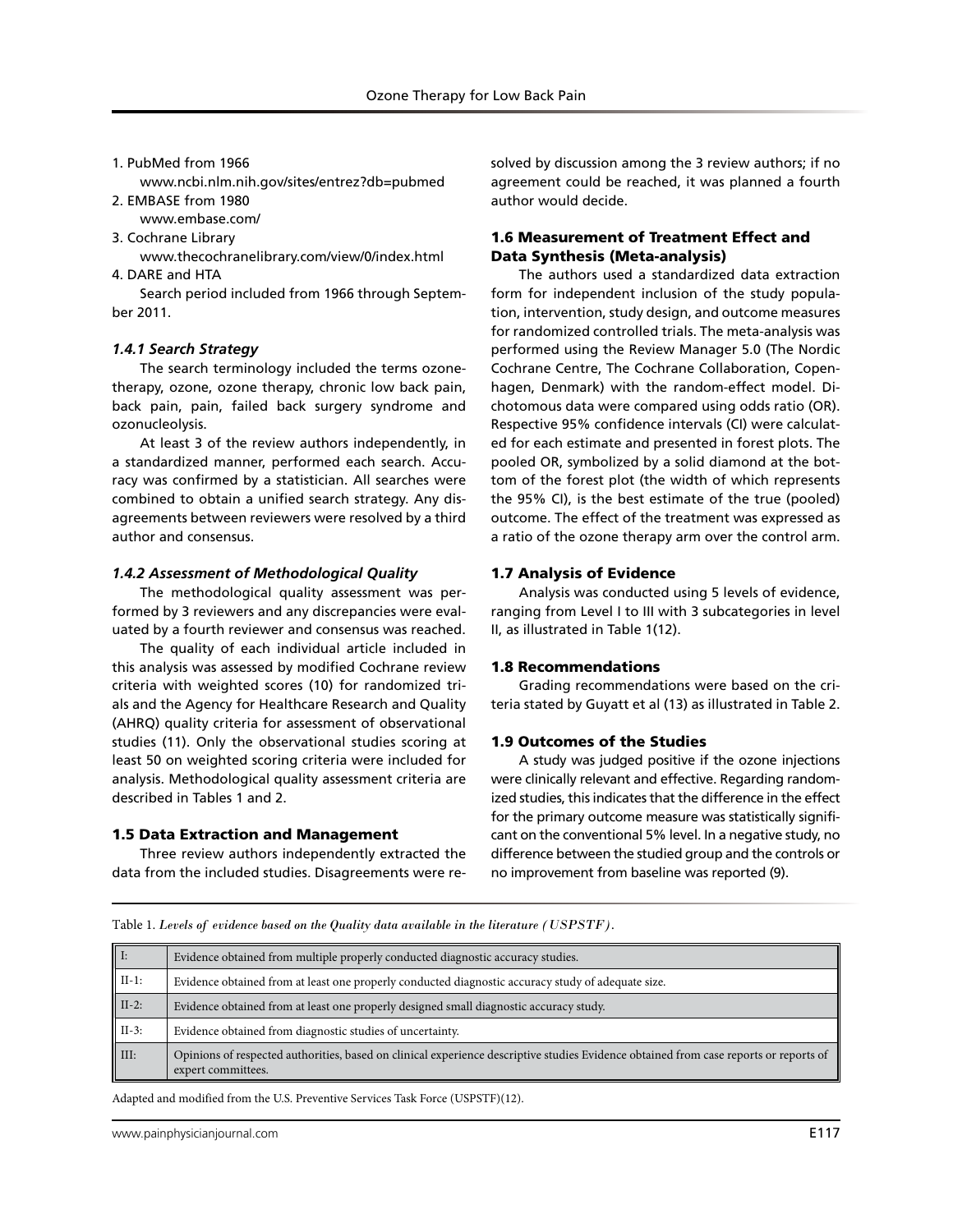| <b>Grade of</b><br>Recommendation/<br><b>Description</b>                     | <b>Benefit vs. Risk and</b><br><b>Burdens</b>                                                                            | <b>Methodological Quality of</b><br><b>Supporting Evidence</b>                                                                                                               | <b>Implications</b>                                                                                          |
|------------------------------------------------------------------------------|--------------------------------------------------------------------------------------------------------------------------|------------------------------------------------------------------------------------------------------------------------------------------------------------------------------|--------------------------------------------------------------------------------------------------------------|
| 1A/strong<br>recommendation, high<br>quality evidence                        | Benefits clearly outweigh<br>risk and burdens, or vice<br>versa                                                          | RCTs without important limitations<br>or overwhelming evidence from<br>observational studies                                                                                 | Strong recommendation, can apply to most<br>patients in most circumstances without<br>reservation            |
| 1B/strong<br>recommendation,<br>moderate quality<br>evidence                 | Benefits clearly outweigh<br>risk and burdens, or vice<br>versa                                                          | RCTs with important limitations<br>(inconsistent results,<br>methodological flaws, indirect, or<br>imprecise) or exceptionally strong<br>evidence from observational studies | Strong recommendation, can apply to most<br>patients in most circumstances without<br>reservation            |
| 1C/strong<br>recommendation,<br>low-quality or very low-<br>quality evidence | Benefits clearly outweigh<br>risk and burdens, or vice<br>versa                                                          | Observational studies or case series                                                                                                                                         | Strong recommendation but may change<br>when higher quality evidence becomes<br>available                    |
| 2A/weak<br>recommendation, high-<br>quality evidence                         | Benefits closely balanced<br>With risks and burden                                                                       | RCTs without important limitations<br>or overwhelming evidence from<br>observational studies                                                                                 | Weak recommendation, best action may<br>differ depending on circumstances or<br>patients' or societal values |
| 2B/weak<br>recommendation.<br>moderate quality<br>evidence                   | Benefits closely balanced<br>With risks and burden                                                                       | RCTs with important<br>limitations (inconsistent results,<br>methodological flaws, indirect, or<br>imprecise) or exceptionally strong<br>evidence from observational studies | Weak recommendation, best action may<br>differ depending on circumstances or<br>patients' or societal values |
| 2C/weak<br>recommendation.<br>low-quality or very low-<br>quality evidence   | Uncertainty in the estimates<br>of benefits, risks, and burden;<br>benefits, risk, and burden may<br>be closely balanced | Observational studies or case series                                                                                                                                         | Very weak recommendations; other<br>alternatives may be equally reasonable                                   |

| Table 2. Grading of recommendation |  |  |  |  |
|------------------------------------|--|--|--|--|
|------------------------------------|--|--|--|--|

Adapted from Guyatt et al. grading strength of recommendations and quality of evidence in clinical guidelines. Report from an American College of Chest Physicians task force (13).

## 2.0 Results

Our search strategy yielded multiple studies evaluating the effectiveness of ozone injected into the disc and/or periforaminal or at the paravertebral muscles. From the initial search (117 articles) only 35 were reviewed: 30 studies, including 7 randomized trials (14- 20) and 23 observational studies, and 5 reports of complications (21-25) (Fig. 1).

## 2.1 Randomized Trials

## *2.1.1 Methodological Quality Assessment*

From the 7 randomized trials, 4 (14-17) met the established inclusion criteria. Three of them were excluded from the meta-analysis: one utilized colagenase (19) associated with ozone and steroid; Gautam et al (20) utilized intradiscal radiofrequency with ozone, and the other due to methodological issues that would invalidate the meta-analysis (18). The results of the methodological quality assessment of randomized studies

are illustrated in Table 3. The quality assessment criteria ranged from 56 to 84 points for evidence synthesis.

## *2.1.2 Descriptive results of randomized studies*

In the randomized series of 306 patients, Bonetti et al (14) reported that 57.5% of 80 patients in the disc disease group treated with steroid deemed the clinical outcome to be excellent, as did 62.8% of 70 patients in the group with no disc disease after steroid infiltration (Table 4). Whereas in the ozone therapy group, 74.4% of 86 patients with disc disease reported complete remission of pain, as did 75.0% of 70 patients with no disc disease. In this study, differences in favor of O2-O3 treatment were statistically significant in patients with disc disease but not in those without disc disease. In another randomized study, Gallucci et al (16) observed a satisfactory success rate with ozone-therapy combined with intraforaminal and intradiscal steroid and anesthetic injection compared to steroid alone.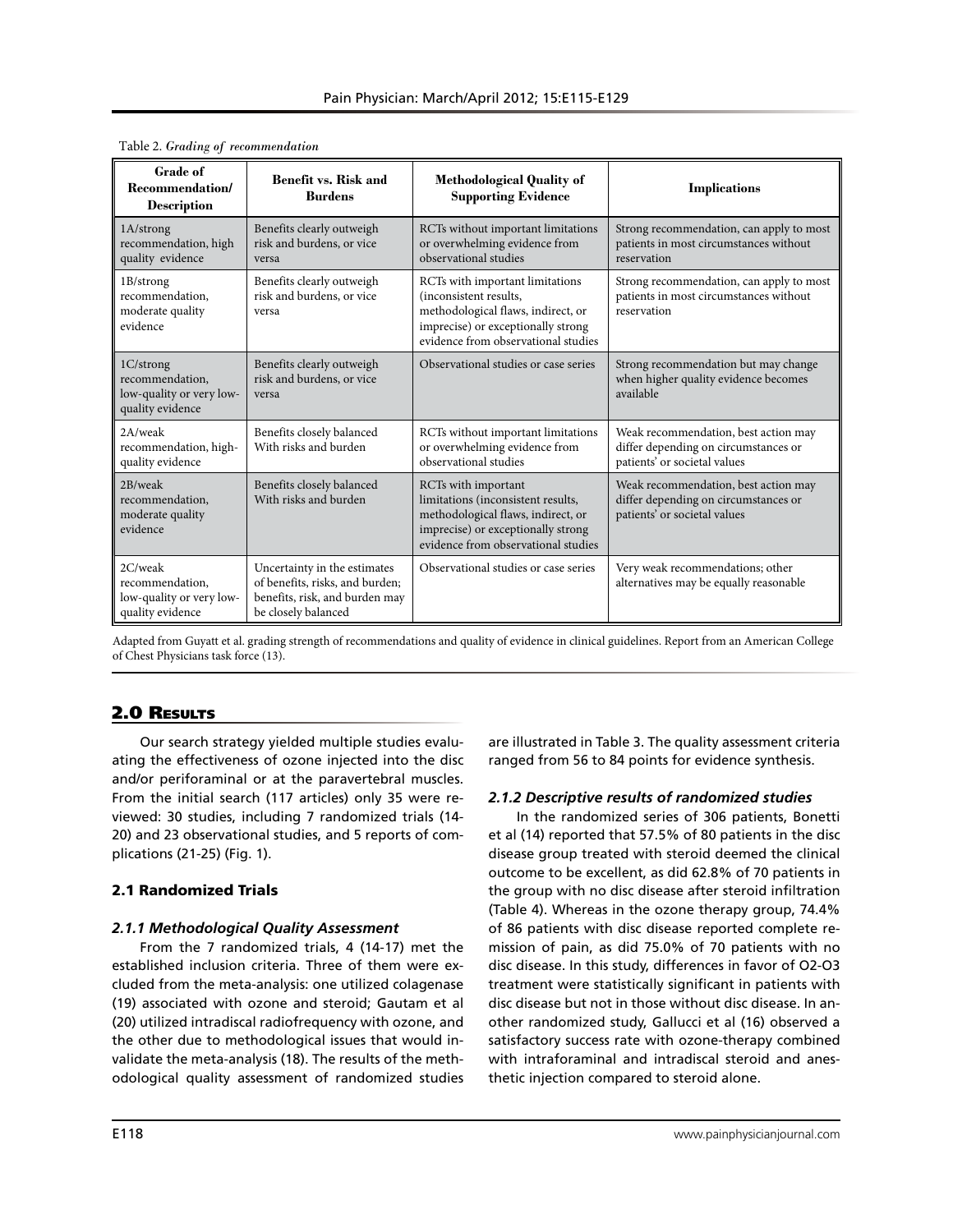

Zambello et al (15) randomized 351 patients with low back pain for treatment with either ozone or steroid (epidural) and planned a crossover during the follow-up to the other group in case of failure to respond to treatment after 4 weeks of therapy. The long-term outcome remained excellent or good in 47.3% of 171 patients treated by epidural steroid injections and in 77.1% of 180 patients treated with O2-O3. Eleven patients in the ozone group were subjected to crossover to epidural steroid injections whereas 38 patients in the epidural group were submitted to crossover to the

ozone group. Only 36.4% of patients in the crossover group to epidural injection presented excellent/good remission of pain while 70.8% of patients in the epidural group who were submitted to crossover to ozone therapy reported an excellent/good outcome.

Recently, Paoloni et al (17) conducted a multicenter, randomized, double-blind, "simulated therapy"-controlled clinical trial. Thirty-six patients received intramuscular-paravertebral ozone injections whereas 24 received simulated lumbar intramuscular-paravertebral injections. The simulated injection was administered us-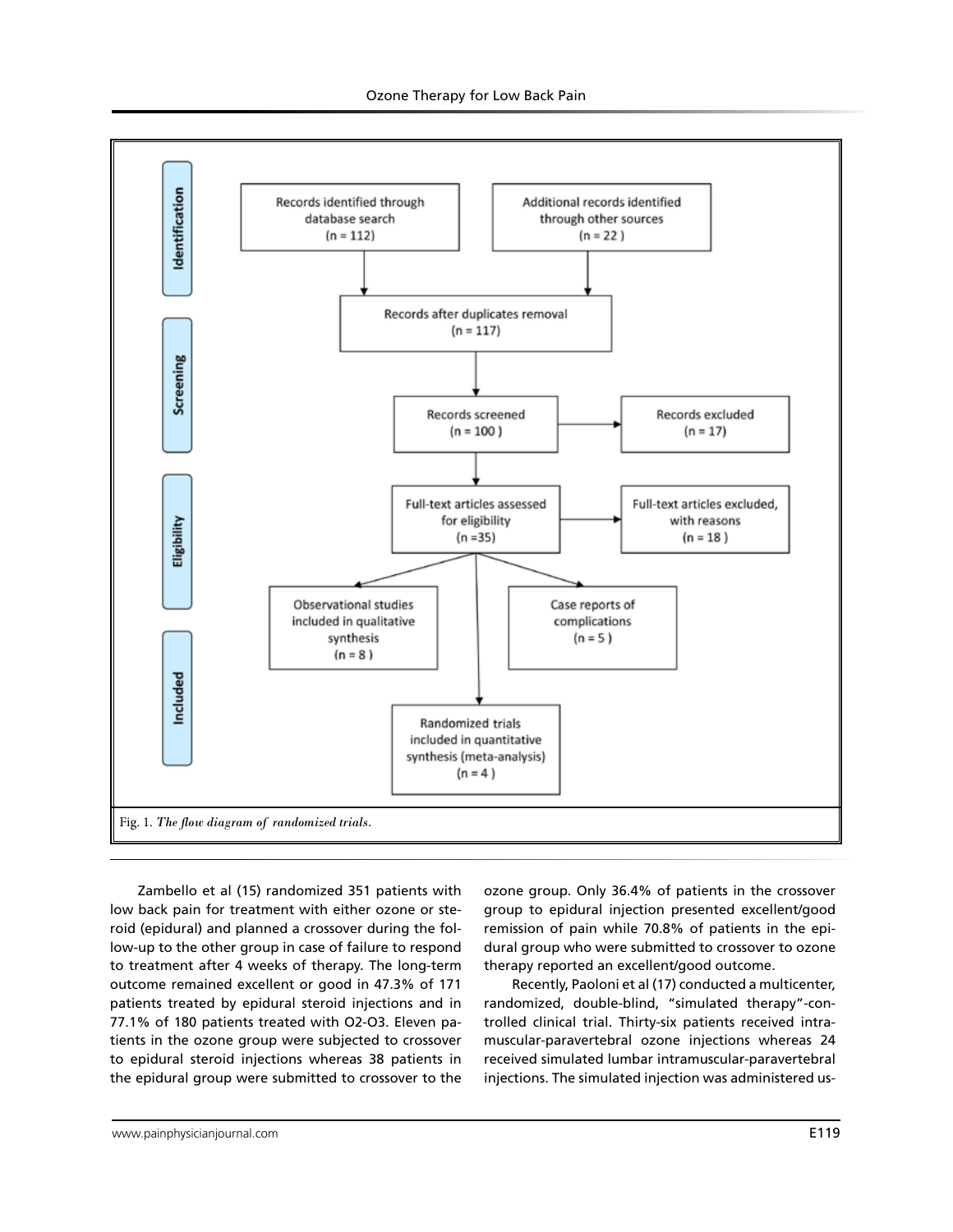|                    |                                                                               |                            | Scores for methods criteria<br>Author/Country/Year |                                                 |                                       |                                       |
|--------------------|-------------------------------------------------------------------------------|----------------------------|----------------------------------------------------|-------------------------------------------------|---------------------------------------|---------------------------------------|
|                    | <b>Criteria</b>                                                               | <b>Criterion</b><br>weight | Paoloni<br>(18)<br><b>Italy/2009</b>               | <b>Bonetti</b><br>$(15)$ /<br><b>Italy/2005</b> | <b>Gallucci</b><br>(17)<br>Italy/2007 | Zambello<br>(16)<br><b>Italy/2006</b> |
|                    | Study population                                                              |                            |                                                    |                                                 |                                       |                                       |
| A                  | Homogeneity                                                                   | $\overline{2}$             | $\overline{c}$                                     | $\overline{2}$                                  | 2                                     | $\overline{2}$                        |
| B                  | Comparability of relevant baseline<br>characteristics                         | 5                          | 5                                                  | 5                                               | 5                                     |                                       |
| $\mathcal{C}$      | Randomization procedure adequate                                              | $\overline{4}$             | $\overline{4}$                                     | $\overline{a}$                                  | $\overline{a}$                        | $\overline{a}$                        |
| D                  | Drop-outs described for each study group<br>separately                        | 3                          | 3                                                  |                                                 |                                       | 3                                     |
| E                  | $<$ 20% loss to follow-up                                                     | $\overline{2}$             | $\overline{2}$                                     | $\overline{a}$                                  | $\overline{a}$                        | L,                                    |
|                    | $\leq 10\%$ loss to follow-up                                                 | $\overline{2}$             |                                                    |                                                 |                                       |                                       |
| ${\bf F}$          | $>$ 50 subjects in the smallest group 8                                       |                            |                                                    |                                                 |                                       |                                       |
|                    | $> 100$ subjects in the smallest group                                        | 9                          | 8                                                  | 8                                               | 8                                     | 9                                     |
|                    | <b>Interventions</b>                                                          |                            |                                                    |                                                 |                                       |                                       |
| G                  | Interventions included in protocol and<br>described                           | 10                         | 10                                                 | 10                                              | 10                                    | 10                                    |
| H                  | Pragmatic study                                                               | 5                          | 5                                                  | 5                                               | 5                                     | 5                                     |
| I                  | Co-interventions avoided                                                      | 5                          | 5                                                  | 5                                               | 5                                     | 5                                     |
| J                  | Placebo-controlled                                                            | 5                          |                                                    |                                                 |                                       |                                       |
| Effect             |                                                                               |                            |                                                    |                                                 |                                       |                                       |
| K                  | Patients blinded                                                              | 5                          | 5                                                  | 5                                               | $\overline{a}$                        |                                       |
| $\mathbf{L}$       | Outcome measures relevant                                                     | 10                         | 10                                                 | 10                                              | 10                                    | 10                                    |
| M                  | Blinded outcome assessments                                                   | 10                         | 10                                                 | 10                                              |                                       |                                       |
| $\mathbf N$        | Follow-up period adequate                                                     | 5                          | 5                                                  | 5                                               | 5                                     | 5                                     |
|                    | Data-presentation and analysis                                                |                            |                                                    |                                                 |                                       |                                       |
| $\Omega$           | Intention-to-treat analysis                                                   | 5                          | 5                                                  |                                                 |                                       |                                       |
| P                  | Frequencies of most important outcomes<br>presented for each treatment group. | 5                          | 5                                                  | 5                                               | 5                                     | 5                                     |
| <b>Total Score</b> |                                                                               |                            | 84                                                 | 70                                              | 70                                    | 56                                    |

Table 3. *Randomized trials on the efficacy of ozone therapy for low-back pain.* 

Methodological criteria and scoring adapted from Koes et al (10). Efficacy of epidural steroid for low-back pain and sciatica: A systematic review of randomized clinical trials.

ing a false needle that pricked the skin without piercing it, applied at the lumbar paraspinal level, followed by hand-applied pressure on the same site designed to reproduce the load sensation commonly described after O2-O3 injections. Patients who received ozone had significant lower pain scores (mean visual analog scale

[VAS] was 0.66 in the study group and 4.00 in the control group) compared to patients who received simulated therapy. Also, a greater percentage of patients became pain-free (61% versus 33%, *P* < 0.01) in the ozone group. Active ozone therapy was followed by a statistically significant shorter time on nonsteroidal an-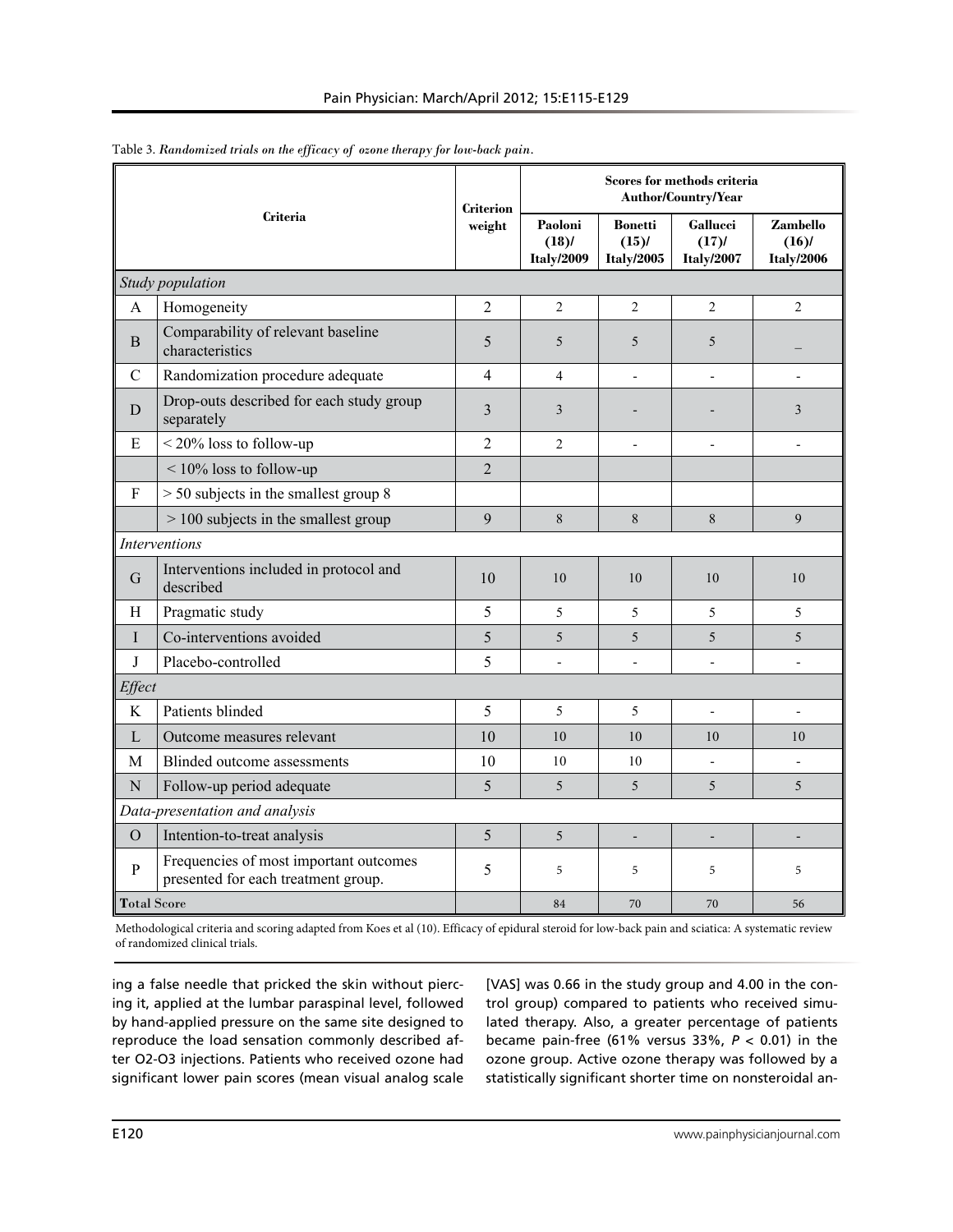| Author/<br>Country/<br>Year /<br>Methods/<br>Type of pain | Participants                                                                                                                                                                                                                                                                                                                                                                         | Design of study /<br>Intervention(s) (guided<br>by CT or fluoroscopy)                                                                                                                                                                                                                                                                                                      | Outcome(s)                                                                                                                                                                                           | Result(s)                                                                                                                                                                                                              |
|-----------------------------------------------------------|--------------------------------------------------------------------------------------------------------------------------------------------------------------------------------------------------------------------------------------------------------------------------------------------------------------------------------------------------------------------------------------|----------------------------------------------------------------------------------------------------------------------------------------------------------------------------------------------------------------------------------------------------------------------------------------------------------------------------------------------------------------------------|------------------------------------------------------------------------------------------------------------------------------------------------------------------------------------------------------|------------------------------------------------------------------------------------------------------------------------------------------------------------------------------------------------------------------------|
| Bonetti (15),<br>Italy, 2005,<br>RA, DB<br>Chronic        | 306 patients with acute<br>or chronic low back pain<br>and sciatic nerve pain<br>were treated. They were<br>divided into two groups:<br>Group with disc disease<br>(bulging disk, protrusion or<br>extrusion; n=166); group with<br>non-disc vertebral disease<br>(osteophytosis, spondylolysis,<br>facet joint syndrome; n= 140)<br>and received ozone or steroid<br>infiltrations. | The patients were divided<br>into two groups with their<br>subgroups: injections were<br>infiltrated adjacent to neural<br>foramina or facet joint regions<br>guided by CT.<br>$Gl = Ozone$ (7mL-25 $\mu$ g/mL):<br>With disc disease: n=86<br>Non-disc disease: n=70<br>$G2 = (Steroid):$<br>With disc disease:n=80<br>Non-disc disease: n=70                             | Timing: 1 week, 3and 6<br>months.<br>Outcome measures:<br>(MacNab)<br>Score):<br>Excellent: pain free and<br>return to work<br>Good: Pain relief 50% or<br>more<br>Poor: Pain relief 30% or<br>less. | 6 months<br>(excellent and good)<br>G1=74.4 % with disc disease<br>and 75.8% in the non-disc<br>disease<br>G2=57.5% with disc disease<br>and 62.8% in the non-disc<br>disease                                          |
| Galluci17, Italy,<br>2007,<br>RA, DB<br>Subacute          | 159 patients with lumbar disc<br>herniation and radicular pain.<br>All patients complained of<br>pain for at least 8 weeks with<br>poor clinical improvement<br>after conservative treatment.                                                                                                                                                                                        | The patients were divided<br>into two groups: all received<br>intradiscal and intraforaminal<br>injections of a steroid and<br>a local anesthetic or ozone<br>(7mL-28μg/mL).<br>G1(n=82) Steroid / local<br>anesthetic<br>G2(n=77)Steroid / local<br>anesthetic and ozone                                                                                                  | Timing: 2 weeks, 3 and 6<br>months;<br>Outcome measures:<br>Classified as successful if<br>the Oswestry Disability<br>Index was no greater than<br>20% at follow up and<br>unsuccessful otherwise.   | 6 months<br>Successful:<br>$G1 = 47%$<br>$G2 = 74%$<br>Unsuccessful:<br>$G1 = 53%$<br>$G2 = 26%$                                                                                                                       |
| Paoloni18,<br>Italy, 2009,<br>RA, DB<br>Acute             | 60 patients with acute low<br>back pain and/or radiating<br>pain of moderate to severe<br>intensity (VAS $\geq$ 5) and MRI<br>evidence of disc protrusion<br>with or without disc<br>degeneration in the spinal<br>segments involved in the pain.                                                                                                                                    | The patients were divided<br>into two groups:<br>$G1(n=36)$ : Ozone<br>intramuscular paravertebral<br>lumbar infiltrations (3/wk for<br>5 consecutive weeks) of ozone<br>(20mL - 20μg/mL).<br>$G2(n=24)$ : Simulated therapy:<br>injection using a false needle<br>that pricked the skin without<br>piercing it, pressure applied<br>at the lumbar paravertebral<br>level. | Timing: 15 and 30 days, 2<br>weeks, 3 and 6 months.<br>Outcome measures: (at the<br>end of follow up)<br>Pain free on VAS score $\leq$<br>1, Backill questionnaire,<br>SF-36, Kellner scores.        | 6 months<br>Pain-free:<br>$G1 = 61%$<br>$G2 = 33%$<br>Backill score:<br>$G1 = +13.0$<br>$G2=+5.6$<br>Kellner and SF-36:<br>No differences between<br>groups<br>MRI findings:<br>Unchanged<br>Drug intake:<br>Decreased |
| Zambello16,<br>Italy, 2006,<br>RA, DB<br>Chronic          | 351 patients with chronic<br>irradiating low back pain over<br>sciatic nerve and failure to<br>respond to medical treatment<br>were randomly assigned to<br>one of two groups.                                                                                                                                                                                                       | The patients were divided<br>into two groups:<br>$G1(n=171)$ : Steroid at<br>intervertebral space<br>$G2(n=180)$ : Ozone into<br>the paravertebral muscle,<br>5mL-20μg/mL)                                                                                                                                                                                                 | Timing: 3 weeks and 6<br>months;<br>Outcome measures:<br>Subjective pain scores<br>(MacNab method<br>Score).                                                                                         | 6 months<br>(excellent or good)<br>G1=47.3% and 77.1%                                                                                                                                                                  |

*Table 4. Results of randomized studies of ozone therapy for low-back pain*

 $G1 = \text{group 1}; G2 = \text{group 2}; G3 = \text{group 3}; G4 = \text{group 4}; WK = week; RA = \text{randomized}; P = \text{prospective}; O = \text{observational}; DB = \text{double blind-}$ ed; B = blinded (patients or evaluator); U = unblended; R = retrospective; CT = tomography; VAS = Visual Analog Scale; MacNab method (excellent and good outcome); MRI/MR (magnetic resonance imaging).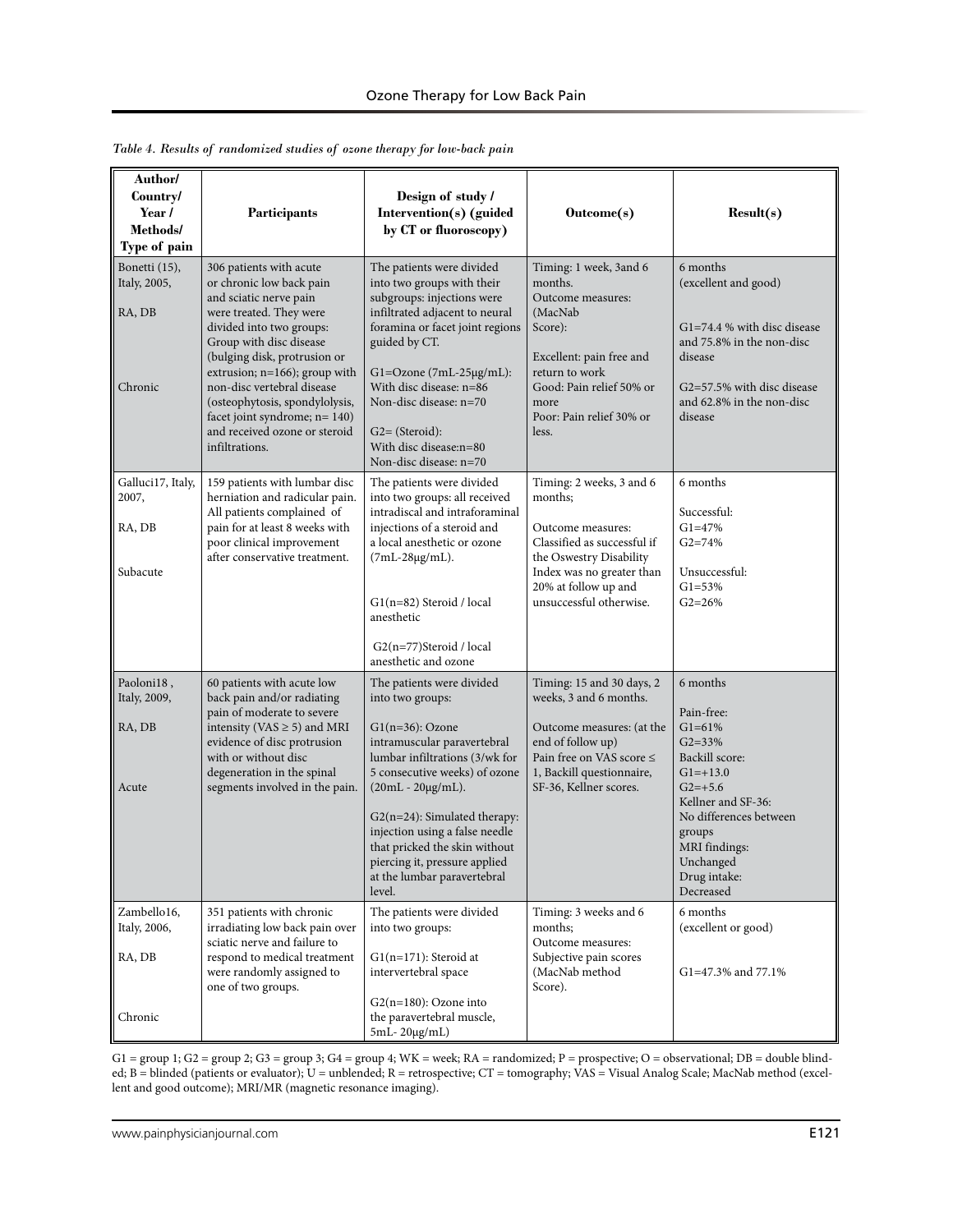ti-inflammatory drugs, as well as a significant improvement on the disability scale in the patient study group compared to the controls.

The outcome measures of the randomized studies were VAS (17,20), Backill scores (17) and drug intake( 17), MacNab's criteria (15,20), and ODI (16,20).

## 2.2 Observational Studies

## *2.2.1 Methodological Quality Assessment*

A total of 23 observational studies were considered for inclusion (Fig. 1). Only 8 of these met the methodological quality assessment criteria for inclusion (Table 5) (26-33). The results of the methodological quality assessment showed scores from 50 to 72. Some observational studies met the inclusion criteria, but had an insufficient score in the methodological quality assessment, and thus were only listed in the references (34-46). Furthermore, some studies were excluded for other reasons: one compared ozone therapy with a not well-established treatment (Alanerv) for low back pain (47); and Baabor et al (48) used another intervention associated with intradiscal ozone.

## *2.2.1 Descriptive results of observational studies*

Among the observational studies, we observed heterogeneous groups of patients, different follow-up periods, and some discrepancy in the computed tomography (CT) or magnetic resonance imaging (MRI) evaluations of morphological criteria (Table 6). Muto et al published 3 studies between 1998 and 2008 (27,28,29) using intradiscal injection of an oxygen-ozone mixture under CT guidance to treat approximately 3,700 patients and reported an 80% success rate at short-term follow-up (6 months) and a 75% success rate at longterm follow-up (18 months), with no major or minor side effects.

Oder et al (26) studied 621 patients to determine associations among the morphology of the disc disease, patient-specific data, and treatment outcomes. Six hundred twenty-one consecutive patients were subjected to CT-guided ozonucleolysis in combination with periradicular infiltration by steroids under local anesthesia. Based on the MRI findings of the lumbar spine, the patients were retrospectively divided into 5 diagnostic groups: group I consisted of 205 patients (bulging disc); group II had 185 patients (herniated disc); group III had 66 patients (postoperative patients); group IV had 51 patients (primarily intervertebral osteochondrosis); and

group V had 114 patients and included other primary nondiscal changes (intervertebral arthrosis, spinal canal stenosis and pseudoanterolisthesis). The patients received steroid and an oxygen-ozone mixture into the disc and periganglionic infiltrations by CT guidance. Each patient was monitored for a period of 6 months and documented with the Oswestry Disability Index (ODI) and VAS. Patients younger than 50 years had significantly better values on the VAS and in ODI scores, 6 months after treatment.

Andreula et al (30) reported a 78.3% success rate in patients treated with ozone therapy and periganglionic steroid injection compared with a 70.3% rate in those treated with ozone therapy alone; complications occurred in 2 of 235 patients and consisted of episodes of impaired sensitivity in the lower limb on the treated side, which resolved spontaneously within 2 hours. In a series of 45 patients, Buric et al (31) studied the differences in outcome between intradiscal ozone chemonucleolysis and microdiscectomy in patients with noncontained lumbar disc herniations; they documented that 27 patients (90%) in the chemonucleolysis group showed a statistically significant improvement in pain and function; the same was true in 14 (93.3%) patients in the microdiscectomy group. However, 2 patients dropped out of the ozone chemonucleolysis group because of aggravating symptoms and subsequently underwent surgery.

Das et al (33), in an Indian population cohort study, evaluated 53 consecutive patients with lumbar disc herniation. All presented with clinical signs of lumbar nerve root compression supported by CT and MRI findings. They were treated with a single session of intradiscal ozone therapy. Therapeutic outcome was assessed after 2 years. Pain intensity was significantly reduced following treatment (VAS baseline was 7.58; after 2 years, 2.64). Similar ODI results were seen (P < 0.05). No major complication was observed in this case series.

Xu et al (32) included 187 patients with sciatica and low back pain with positive Lasègue sign and diagnostic verification by CT and MRI exhibited disc protrusion with nerve root or thecal sac compression. They compared the effectiveness rates after one week (103 cases), 2 weeks (61 cases), and 4 weeks (23 cases) treatment sessions of intradiscal ozone therapy. They were evaluated by Macnab criteria at 48 months. The effective rate was 82.02% in all groups. However, there were no significant differences in the total effective rate in the 3 groups ( $P = 0.280$ ).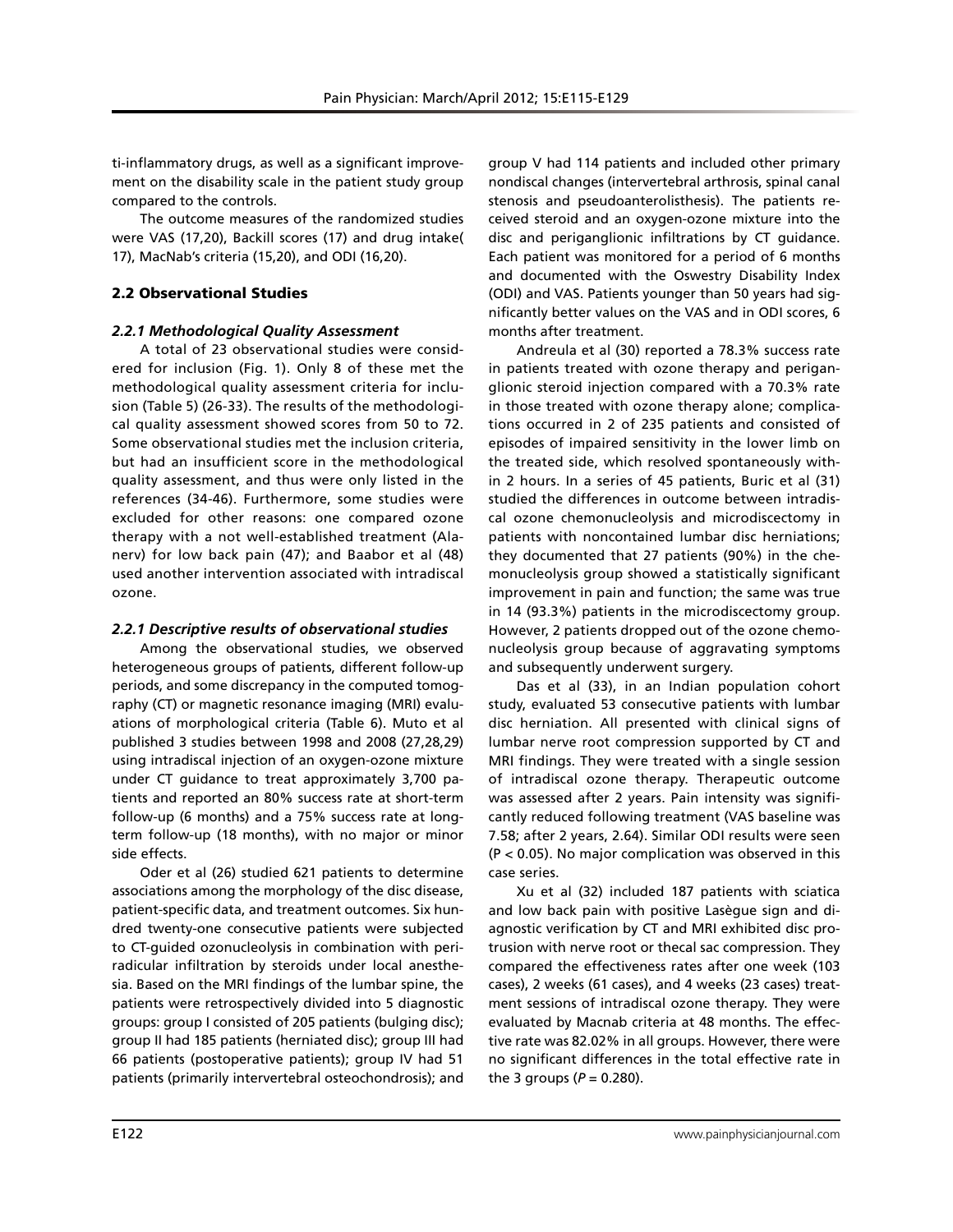|                                                                                                   |                                   | Author /country/year           |                              |                              |                          |                              |                                 |                     |                         |
|---------------------------------------------------------------------------------------------------|-----------------------------------|--------------------------------|------------------------------|------------------------------|--------------------------|------------------------------|---------------------------------|---------------------|-------------------------|
| <b>Criteria</b>                                                                                   | Weighted<br>Core<br><b>Points</b> | <b>Oder</b><br>Austria<br>2008 | Muto<br><b>Italy</b><br>2008 | <b>Muto</b><br>Italy<br>2004 | Andrula<br>Italy<br>2003 | Muto<br><b>Italy</b><br>1998 | <b>Buric</b><br>Austria<br>2005 | Xu<br>China<br>2009 | Das<br>India<br>2009    |
| 1. Study Question                                                                                 | $\overline{2}$                    | $\overline{2}$                 | $\overline{2}$               | $\overline{2}$               | $\overline{2}$           | $\overline{2}$               | $\overline{2}$                  | $\overline{2}$      | $\overline{2}$          |
| Clearly focused and appropriate question                                                          | $\overline{2}$                    | $\overline{2}$                 | $\overline{c}$               | $\mathbf{2}$                 | $\overline{2}$           | $\overline{2}$               | $\boldsymbol{2}$                | $\sqrt{2}$          | $\overline{2}$          |
| 2. Study Population                                                                               | 8                                 | 5                              | 5                            | 5                            | 5                        | 5                            | 5                               | 5                   | 5                       |
| Description of study population                                                                   | 5                                 | 5                              | 5                            | 5                            | 5                        | 5                            | 5                               | 5                   | 5                       |
| Sample size justification                                                                         | 3                                 | $\mathbf{0}$                   | $\boldsymbol{0}$             | $\mathbf{0}$                 | $\mathbf{0}$             | $\mathbf{0}$                 | $\boldsymbol{0}$                | $\mathbf{0}$        | $\boldsymbol{0}$        |
| 3. Comparability of subjects                                                                      | 22                                | 11                             | 11                           | 14                           | 14                       | 14                           | 14                              | 11                  | 14                      |
| Specific inclusion/exclusion criteria for all groups                                              | 5                                 | 5                              | 5                            | 5                            | 5                        | 5                            | 5                               | 5                   | 5                       |
| Criteria applied equally to all groups                                                            | $\overline{\mathbf{3}}$           | 3                              | 3                            | 3                            | $\mathfrak{Z}$           | 3                            | 3                               | 3                   | 3                       |
| Comparability of groups at baseline with<br>regard to disease status and prognostic factors       | 3                                 | 3                              | $\boldsymbol{0}$             | 3                            | $\boldsymbol{0}$         | 3                            | 3                               | $\boldsymbol{0}$    | 3                       |
| Study groups comparable to non-participants<br>with regard to confounding factors                 | 3                                 | $\mathbf{0}$                   | $\mathbf{0}$                 | $\mathbf{0}$                 | $\boldsymbol{0}$         | $\mathbf{0}$                 | $\boldsymbol{0}$                | $\mathbf{0}$        | $\mathbf{0}$            |
| Use of concurrent controls                                                                        | 5                                 | $\mathbf{0}$                   | $\mathbf{0}$                 | $\mathbf{0}$                 | $\mathbf{0}$             | $\mathbf{0}$                 | $\mathbf{0}$                    | $\mathbf{0}$        | $\boldsymbol{0}$        |
| Comparability of follow up among groups at<br>each assessment                                     | 3                                 | 3                              | 3                            | 3                            | 3                        | 3                            | 3                               | 3                   | 3                       |
| 4. Exposure or Intervention                                                                       | 11                                | 11                             | 11                           | 11                           | 11                       | 11                           | 11                              | 11                  | 11                      |
| Clear definition of exposure                                                                      | 5                                 | 5                              | 5                            | 5                            | 5                        | 5                            | 5                               | 5                   | 5                       |
| Measurement method standard valid and reliable                                                    | 3                                 | 3                              | 3                            | 3                            | 3                        | 3                            | 3                               | 3                   | 3                       |
| Exposure measure equally in all study groups                                                      | 3                                 | 3                              | 3                            | 3                            | 3                        | 3                            | 3                               | 3                   | 3                       |
| 5. Outcome measures                                                                               | 20                                | 10                             | 15                           | 10                           | 15                       | 10                           | 15                              | 12                  | 15                      |
| Primary/secondary outcome clearly defined                                                         | 5                                 | $\boldsymbol{0}$               | 5                            | $\boldsymbol{0}$             | $\boldsymbol{0}$         | 5                            | 5                               | $\mathbf{2}$        | 5                       |
| Outcomes assessed blind to exposure or<br>intervenient                                            | 5                                 | $\mathbf{0}$                   | $\boldsymbol{0}$             | $\boldsymbol{0}$             | 5                        | $\boldsymbol{0}$             | $\boldsymbol{0}$                | $\boldsymbol{0}$    | $\boldsymbol{0}$        |
| Method of outcome assessment standard, valid<br>and reliable                                      | 5                                 | 5                              | 5                            | 5                            | 5                        | $\boldsymbol{0}$             | 5                               | 5                   | 5                       |
| Length of follow-up adequate for question                                                         | 5                                 | 5                              | 5                            | 5                            | 5                        | 5                            | 5                               | 5                   | 5                       |
| 6. Statistical Analysis                                                                           | 19                                | 17                             | $\boldsymbol{0}$             | $\boldsymbol{0}$             | $\boldsymbol{0}$         | $\boldsymbol{0}$             | 8                               | 7                   | 10                      |
| Statistical tests appropriate                                                                     | 5                                 | 5                              | $\mathbf{0}$                 | $\boldsymbol{0}$             | $\boldsymbol{0}$         | $\boldsymbol{0}$             | 5                               | 5                   | 5                       |
| Multiple comparisons taken into consideration                                                     | 3                                 | 3                              | $\boldsymbol{0}$             | $\boldsymbol{0}$             | $\boldsymbol{0}$         | $\boldsymbol{0}$             | 3                               | $\boldsymbol{0}$    | 3                       |
| Modeling and multivariate techniques appropriate                                                  | $\overline{c}$                    | $\overline{c}$                 | $\boldsymbol{0}$             | $\boldsymbol{0}$             | $\boldsymbol{0}$         | $\boldsymbol{0}$             | $\boldsymbol{0}$                | $\boldsymbol{0}$    | $\overline{\mathbf{c}}$ |
| Power calculation provided                                                                        | $\overline{\mathbf{c}}$           | $\overline{c}$                 | $\theta$                     | $\Omega$                     | $\mathbf{0}$             | $\mathbf{0}$                 | $\theta$                        | $\Omega$            | $\theta$                |
| Assessment of confounding                                                                         | 5                                 | 5                              | $\boldsymbol{0}$             | $\boldsymbol{0}$             | $\boldsymbol{0}$         | $\boldsymbol{0}$             | $\boldsymbol{0}$                | $\boldsymbol{0}$    | $\boldsymbol{0}$        |
| Dose-response assessment appropriate                                                              | $\overline{2}$                    | $\mathbf{0}$                   | $\overline{0}$               | $\mathbf{0}$                 | $\boldsymbol{0}$         | $\boldsymbol{0}$             | $\mathbf{0}$                    | 2                   | $\mathbf{0}$            |
| 7. Results                                                                                        | $\,8\,$                           | 8                              | 8                            | 8                            | 5                        | $\mathfrak{Z}$               | $\,8\,$                         | 8                   | 8                       |
| Measure of effect for outcomes and<br>appropriate measure of precision                            | 5                                 | 5                              | 5                            | 5                            | $\boldsymbol{0}$         | $\mathbf{0}$                 | 5                               | 5                   | 5                       |
| Adequacy of follow-up for each study group                                                        | $\overline{3}$                    | 3                              | $\overline{\mathbf{3}}$      | $\mathfrak{Z}$               | 5                        | 3                            | $\mathfrak{Z}$                  | 3                   | $\mathbf{3}$            |
| 8. Discussion                                                                                     | 5                                 | 5                              | $\boldsymbol{0}$             | $\boldsymbol{0}$             | $\boldsymbol{0}$         | 5                            | 5                               | 3                   | 5                       |
| Conclusions supported by results with possible<br>biases and limitations taken into consideration | 5                                 | 5                              | $\boldsymbol{0}$             | $\mathbf{0}$                 | $\boldsymbol{0}$         | 5                            | 5                               | 3                   | 5                       |
| 9. Funding or Sponsorship                                                                         | 5                                 | 5                              | 5                            | $\boldsymbol{0}$             | $\boldsymbol{0}$         | $\boldsymbol{0}$             | $\boldsymbol{0}$                | $\boldsymbol{0}$    | $\mathbf{0}$            |
| Type and sources of support for study                                                             |                                   | $\boldsymbol{0}$               | $\overline{0}$               | $\overline{0}$               | $\boldsymbol{0}$         | $\boldsymbol{0}$             | $\boldsymbol{0}$                | $\boldsymbol{0}$    | $\overline{0}$          |
| TOTAL SCORE                                                                                       | 100                               | 72                             | 52                           | 50                           | 52                       | 50                           | 68                              | 59                  | 70                      |

Table 5 . *Methodological assessment of observational studies of ozone therapy*

West et al. Rating system to measure the strength of evidence, evidence report, technology assessment No. 47 AHQR Publication No. 02-016 (11).

www.painphysicianjournal.com **E123**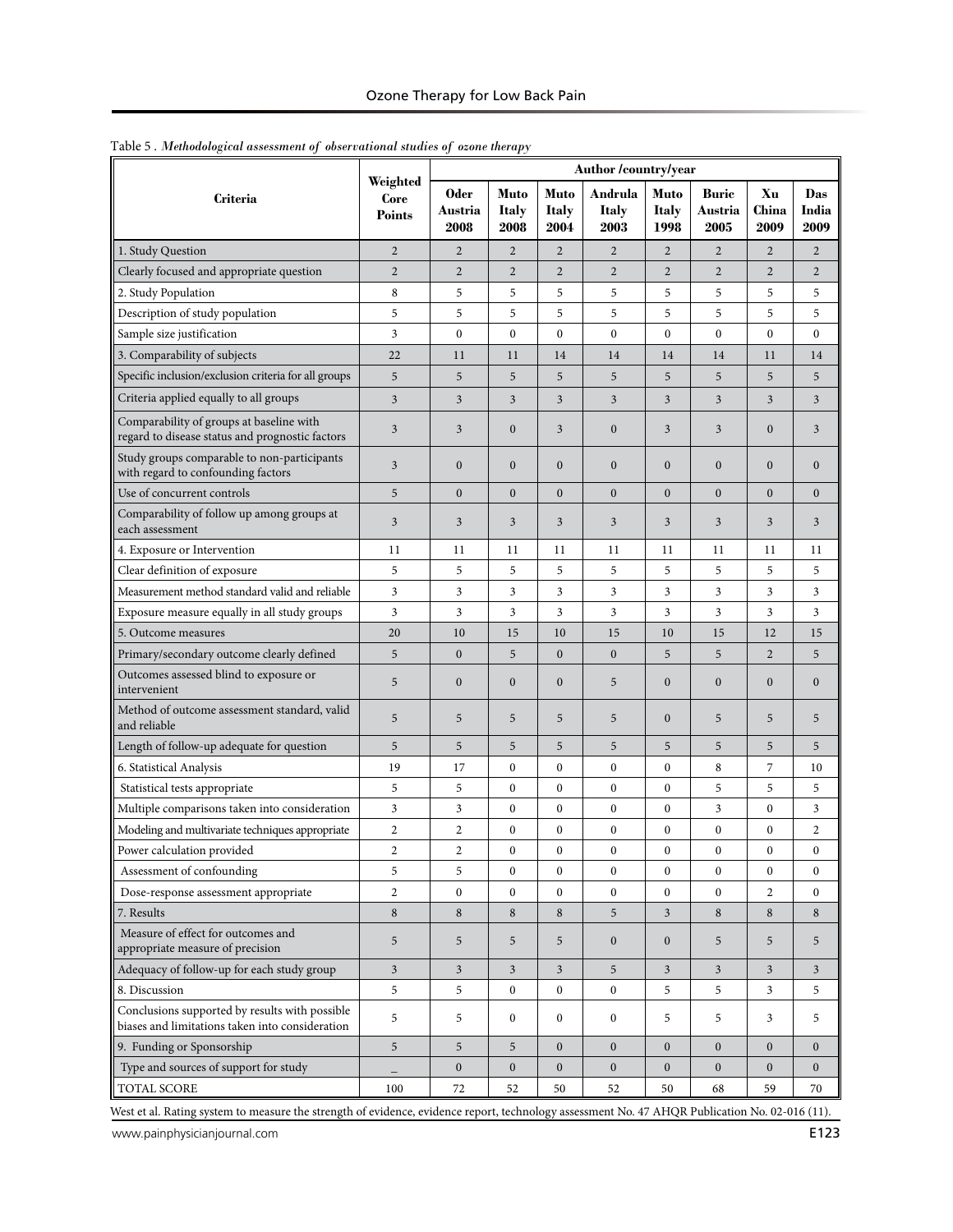| Author/                                                |                                                                                                                                                                                                                                                                        | Design of study/intervention                                                                                                                                                                                                                                                                                       |                                                                                                                       | Result(s)                            |                                                                                                                                                                                                                |  |
|--------------------------------------------------------|------------------------------------------------------------------------------------------------------------------------------------------------------------------------------------------------------------------------------------------------------------------------|--------------------------------------------------------------------------------------------------------------------------------------------------------------------------------------------------------------------------------------------------------------------------------------------------------------------|-----------------------------------------------------------------------------------------------------------------------|--------------------------------------|----------------------------------------------------------------------------------------------------------------------------------------------------------------------------------------------------------------|--|
| Country/year/<br><b>Methods/Type</b><br>of pain        | Participants                                                                                                                                                                                                                                                           | (s)<br>(guided by CT or fluoroscopy)                                                                                                                                                                                                                                                                               | Outcome(s)                                                                                                            | Short-<br>term<br>$(6 \text{ mos.})$ | Long-term<br>$($ > 6 mos.)                                                                                                                                                                                     |  |
| Das (33), Índia,<br>2009<br>Chronic                    | 53 patients with low back pain due to<br>lumbar disc prolapsed were included<br>in this study                                                                                                                                                                          | Prospective cohort study                                                                                                                                                                                                                                                                                           | Timing: 2 years<br>Measure<br>outcome: VAS<br>and ODI                                                                 |                                      | <b>VAS</b><br>(improvement of<br>the 65.17%)                                                                                                                                                                   |  |
| Xu (32), China,<br>2009<br>Chronic                     | 187 patients with diagnostically<br>confirmed lumbar disc herniation<br>with sciatica and low back pain                                                                                                                                                                | Prospective study<br>G1: (103) One week session<br>$G2$ : $(61)$ 2 -week session<br>G3: (23) 4-week sessions                                                                                                                                                                                                       | Timing: 48<br>mos. Outcome<br>measures:<br>MacNab's criteria                                                          | Not<br>reported                      | G1:82.52%<br>G2.85.24%<br>G3: 95.65%                                                                                                                                                                           |  |
| Muto (29),<br><b>Italy</b> , 2008<br>R, O<br>Subacute  | In 6 years, 2,900 patients with low<br>back pain and/or sciatica refractory<br>to medical management, lasting<br>at least 2-3 mos. were treated with<br>ozone and selected on the basis of<br>clinical, psychological, neurological<br>and neuroradiological criteria. | Patients divided into 4 groups: all<br>procedures were carried out with:<br>ozone (40μg/mL) intradiscal (3 -<br>4mL) and the foramen (10 mL).<br>G1 ( $n=2.650$ with soft – disc<br>herniation; G2 (n=250) had<br>calcified herniation; G3 (n=350)<br>had multiple herniation and<br>G4 (n=200)had FBSS            | Timing: 6 and<br>12 mos.<br>Outcome<br>measure:<br>VAS $(-3 \text{ pts})$ ,<br>MacNab's<br>criteria and<br>ODI (-30%) | Not<br>reported                      | 12 mos.<br>(excellent and<br>good) VAS:85%<br>ODI: Significant<br>reduction<br>$G1 = 75%$<br>$G2 = Not$<br>reported<br>$G3 = 77%$<br>G4=60%                                                                    |  |
| Oder (26),<br>Austria, 2008<br>R, O<br>Chronic         | 621 patients with lumbago or<br>lumboischialgia and degenerative<br>disease of the lumbar spine whose<br>symptoms did not improve after<br>previous conservative procedure                                                                                             | They were retrospectively divided<br>into 5 diagnosis groups:<br>G1 (n=205) Bulging disc;<br>G2 (n=185) herniated disc;<br>G3 n=66) post-operative patients;<br>G4 (n=51) ostheocondrosis and<br>G5 (n114) non-disc disease<br>(spinal canal stenosis, inter-<br>vertebral arthrosis and<br>pseudoanterolisthesis) | Timing:2 and 6<br>mos.<br>Measure<br>outcome: VAS<br>and ODI                                                          | Not<br>reported                      | 6 mos. (VAS)<br>All patients<br>improved:<br>VAS: 31.8%<br>ODI: Not<br>measured                                                                                                                                |  |
| Buric (31),<br><b>Italy</b> , 2005<br>P, O<br>Subacute | 45 patients with acute or sub acute<br>low back pain unresponsive to<br>pharmacological treatment                                                                                                                                                                      | The patients were divided into two<br>groups<br>$G1(n=30)$ ozone inside the disc/30<br>$ml - 30\mu g/ml$<br>G2 (n15) microdiscectomy                                                                                                                                                                               | Timing: 6, 12<br>and 18 mos.<br>Outcome<br>measures:<br>VAS, RMDQ,<br>OPSR. MRI<br>scans pre and<br>post-treatment    | Not<br>reported                      | $18$ mos.<br>VAS (rate of<br>improvement)<br>$G1 = 90\%;$<br>$G2 = 93.3%$<br>RMDQ:<br>$G1 = 90\%$<br>$G2 = 8606%$<br>OPRS:G1 79.3%<br>$G2 = 82.1%$<br>Morphological<br>changes: 49%<br>improved on<br>MRI scan |  |
| Muto (28),<br>Italy, 2004<br>R, O<br>Subacute          | 2,200 patients with low back pain<br>and/or sciatica refractory to medical<br>management, lasting at least 2-3<br>mos., subjects were treated with<br>ozone and selected on the basis of<br>clinical, psychological, neurological<br>and neuroradiological criteria.   | Consecutive patients with<br>degenerative disease, herniated<br>disc, multiple disc herniation,<br>FBSS, calcified disc herniation<br>and disc associated with spinal<br>stenosis received ozone (40µg/<br>mL) intradiscal (3-4 mL) and the<br>foramen (10 mL).                                                    | Timing:6 and<br>18 mos.<br>Outcome<br>measures:<br>Subjective<br>MacNab's<br>criteria                                 | Not<br>reported                      | 6 mos.<br>(excellent and<br>good)<br>$G1 = 70.3%$<br>$G2 = 78.3\%$                                                                                                                                             |  |

Table 6 . *Results of observational studies of ozone therapy for low-back pain*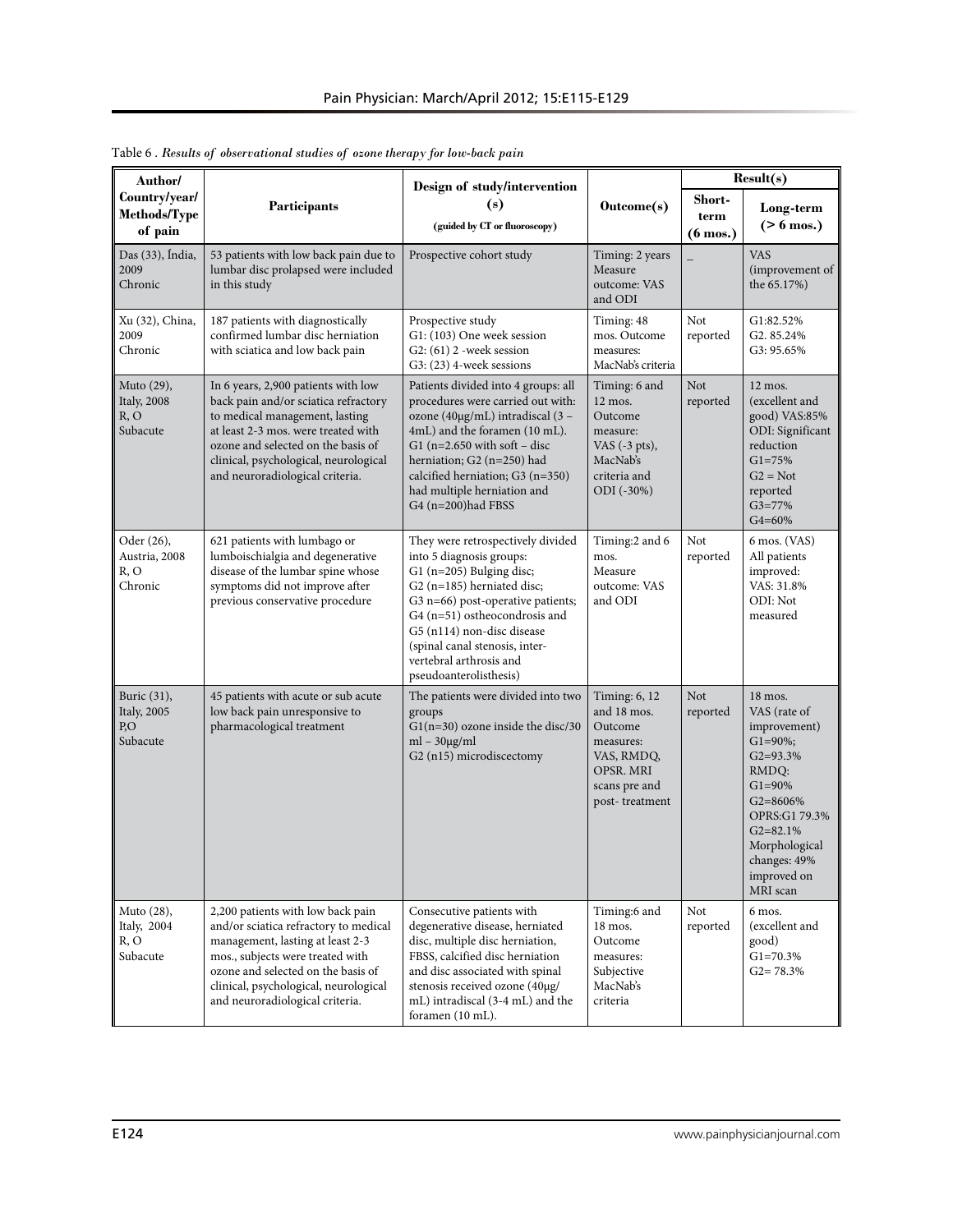| Author/                                            |                                                                                                                                                                                                                                                                                                             | Design of study/intervention                                                                                                                                                                                |                                                                                     |                                                                                                                            | Result(s)                                                                    |
|----------------------------------------------------|-------------------------------------------------------------------------------------------------------------------------------------------------------------------------------------------------------------------------------------------------------------------------------------------------------------|-------------------------------------------------------------------------------------------------------------------------------------------------------------------------------------------------------------|-------------------------------------------------------------------------------------|----------------------------------------------------------------------------------------------------------------------------|------------------------------------------------------------------------------|
| Country/year/<br>Methods/Type<br>of pain           | <b>Participants</b>                                                                                                                                                                                                                                                                                         | (s)<br>(guided by CT or fluoroscopy)                                                                                                                                                                        | $\text{Outcome}(s)$                                                                 | Short-<br>term<br>$(6 \text{ mos.})$                                                                                       | Long-term<br>$($ > 6 mos.)                                                   |
| Andreula (30),<br>Italy, 1998<br>P, O,<br>Subacute | 600patients with chronic low back<br>pain resistant to conservative<br>treatment, with positive sings<br>of nerve root involvement, with<br>or Without hypoesthesia or<br>paraesthesia, with appropriate<br>dermatome distribution and CT<br>or MRI findings in live with the<br>patient's clinical Picture | The patients were divided in two<br>groups:<br>$GI(n=211)$ ozone Intradiscal/4ml<br>and periganglionic/8ml-30µg/ml<br>$G2(n=235)$ ozone + steroid                                                           | Timing 6 mos.<br><b>Outcomes</b><br>measures:<br>Subjective<br>MacNab's<br>criteria | <b>Not</b><br>reported                                                                                                     | $6 \text{ mos.}$<br>(excellent and<br>good<br>$G1 = 70.3\%$<br>$G2 = 78.3\%$ |
| Muto $(27)$ ,<br>Italy, 1998<br>P,O<br>Subacute    | 93 patients with low back and/or<br>sciatica, lasting two or more mos.,<br>were treated with ozone                                                                                                                                                                                                          | The patients were divided into<br>two groups and all received ozone<br>$=15m;30\mu$ l/mL intradiscal and<br>intraforaminal<br>G1(n35) with neurological deficit<br>G2(n=58) Without neurological<br>deficit | Timing: 6 mos.<br>Measure<br>outcome<br>MacNab's<br>criteria                        | 6 mos.<br>(good or<br>excellent)<br>$G1=$<br>failure<br>in all<br>patients<br>$G2=$<br>success in<br>77.58% of<br>patients |                                                                              |

Table 6 (cont.) . *Results of observational studies of ozone therapy for low-back pain*

 $G1 = group 1; G2 = group 2; G3 = group 3; G4 = group 4; RA = randomized; P = prospective; O = observational; DB = double blinded; B = blinded$ (patients or evaluator); R = retrospective; FBSS = failed back surgery syndrome; CT = tomography; VAS = Visual Analog Scale; ODI = Oswestry Disability Index; McGill = McGill questionnaire of pain; MacNab method (excellent and good outcome); RMDQ = Roland-Morris Disability Questionnaire; OPRS = Overall Patient Rating Scale; MRI/MR (magnetic resonance imaging); EMG (electroneuromyography).

The outcome parameters utilized in the observational studies were MacNab criteria (29,32), VAS ( 26,31,33), ODI (26,29), Roland-Morris (31), and Overall Patient Rating Scale (31). Three authors utilized CT/MRI in their follow-ups (27,28,31) (Table 6).

## 2.3 Effectiveness

Overall, the observational studies revealed positive results for short- and long-term relief of pain. From the randomized studies, intervention was found superior to the control, with OR 2.66 (95% CI, 1.94 to 3.63), and *P* < 0.00001 as shown in Fig. 2.

These studies evaluated ozone applied at the paravertebral muscle and juxtaforaminal at the herniated disc level. Three of them compared ozone injections utilizing an active control group (steroid injections) (14,15,16). Paoloni et al (17) utilized a sham control group with a simulated injection that was administered using a false needle that pricked the skin without piercing it, applied at the lumbar paraspinal level, on the same site designed to reproduce the load sensation commonly described after O2-O3 injections.

## 2.4 Level of Evidence

The indicated level of evidence is II-3 for ozone therapy applied intradiscally and II-1 for ozone therapy applied paravertebrally on long-term relief in low back pain secondary to disc herniation (12).

## 2.5 Recommendations

Based on Guyatt et al (13), grading the strength of recommendations and quality of evidence in clinical guidelines, the recomendation is 1C for ozone therapy applied intradiscally and 1B for ozone applied at the paravertebral muscles or periforaminally.

## 2.6 Complications

Complications secondary to ozone therapy are rarely documented in the literature. In this review, regarding ozone therapy for low back pain, we encountered predominantly case reports of 5 different types of complications. Giudice et al (22) reported bilateral vitreo-retinal hemorrhages following ozone therapy for lumbar disc herniation. Furthermore, one case of thunderclap headache after oxygen-ozone therapy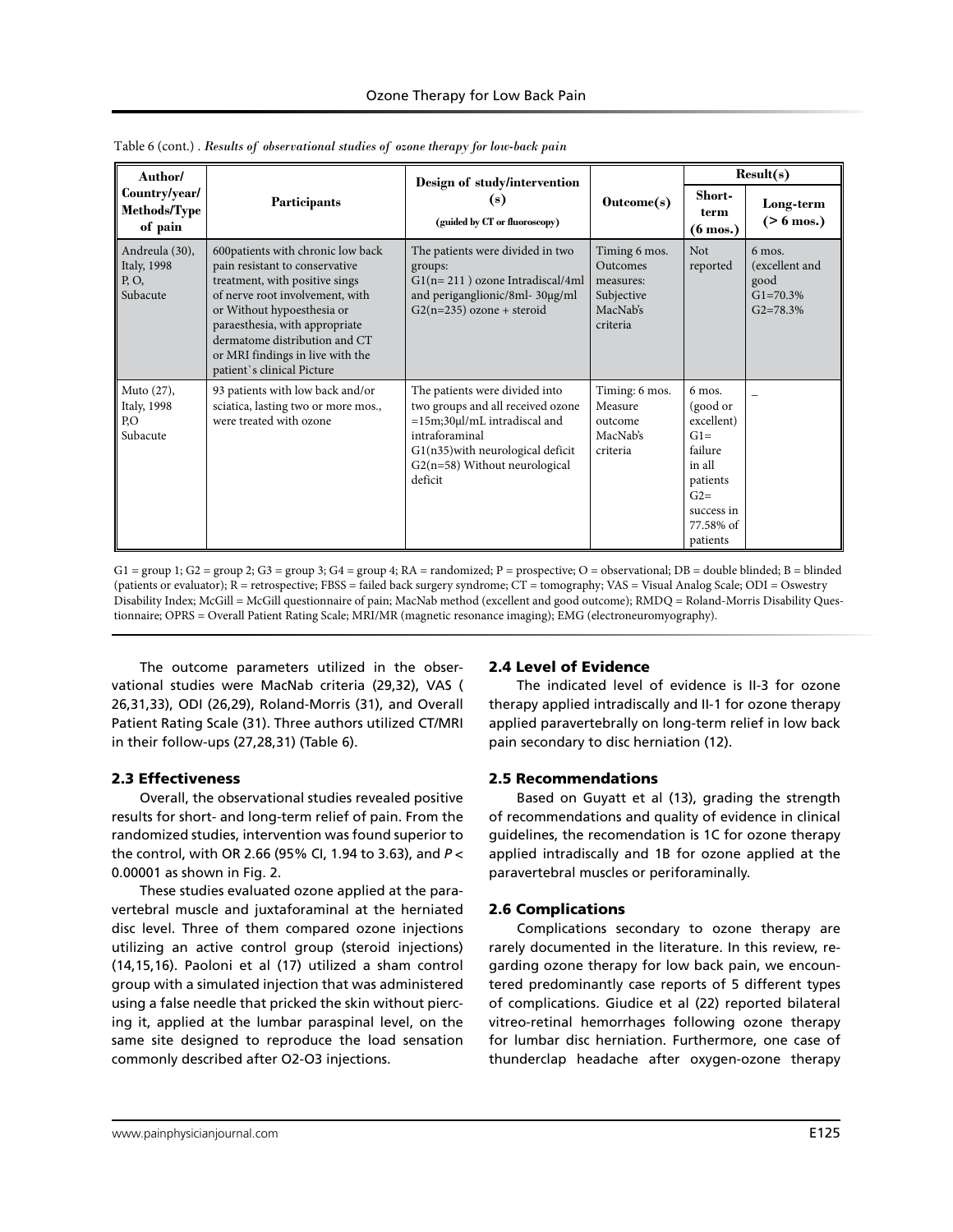|                                                                                                                 | <b>Experimental</b> |     | Control                   |     |        | <b>Odds Ratio</b>         | <b>Odds Ratio</b>  |
|-----------------------------------------------------------------------------------------------------------------|---------------------|-----|---------------------------|-----|--------|---------------------------|--------------------|
| <b>Study or Subgroup</b>                                                                                        | Events              |     | <b>Total Events Total</b> |     |        | Weight M-H, Fixed, 95% CI | M-H, Fixed, 95% CI |
| Bonetti 2005                                                                                                    | 137                 | 156 | 113                       | 150 | 28.7%  | 2.36 [1.29, 4.33]         |                    |
| Gallucci 2007                                                                                                   | 61                  | 82  | 36                        | 77  | 19.5%  | 3.31 [1.70, 6.45]         |                    |
| Paoloni 2009                                                                                                    | 22                  | 33  | 8                         | 12  | 8.0%   | 1.00 [0.25, 4.06]         |                    |
| Zambello 2004                                                                                                   | 140                 | 180 | 94                        | 171 | 43.8%  | 2.87 [1.80, 4.55]         | ╼█╾                |
| <b>Total (95% CI)</b>                                                                                           |                     | 451 |                           | 410 | 100.0% | 2.66 [1.94, 3.63]         |                    |
| Total events                                                                                                    | 360                 |     | 251                       |     |        |                           |                    |
| Heterogeneity: Chi <sup>2</sup> = 2.53, df = 3 (P = 0.47); $P = 0\%$                                            |                     |     |                           |     |        |                           |                    |
| 0.01<br>n 1<br>100<br>Test for overall effect: $Z = 6.13$ (P < 0.00001)<br>Favours control Favours experimental |                     |     |                           |     |        |                           |                    |
|                                                                                                                 |                     |     |                           |     |        |                           |                    |
|                                                                                                                 |                     |     |                           |     |        |                           |                    |
| Fig. 2. Meta-analysis of the randomized trials.                                                                 |                     |     |                           |     |        |                           |                    |

related to pneumoencephalus as a consequence of inadvertent intrathecal puncture was recently published (24). Ginanneschi et al (23) reported a case of a patient who experienced paresthesias along the anterolateral compartment of the left leg and hypoesthesia over the dorsum of the left foot, suggesting spinal nerve injury occurring a few minutes after percutaneous intradiscal infiltration of ozone for L4-L5 disc herniation. In 2004, Corea et al (21) published a report of vertebrobasilar stroke during ozone therapy. In 2 of 235 patients, Andreula et al (30) reported episodes of impaired sensitivity in the lower limb on the treated side, which resolved spontaneously within 2 hours. Fabris et al (34) reported a subcutaneous hematoma at the puncture site.

## 3.0 Discussion

The present review has added methodological improvements compared to previous review articles; the search database was wider and covered all languages, focusing on articles that used ozone alone in at least one group of patients. Final evidence was separated by the route of ozone administration. In addition, the authors performed a rigorous selection of RCTs that made possible a meta-analysis. Steppan at al (29) published a review in which data was extracted mainly from observational series; one was an unpublished study and one was a randomized trial on intradiscal ozone injections for the treatment of pain related to herniated discs. Although the authors have made a meticulous computation of data and wrote similar conclusions about the effectiveness and safety of this method, it probably would not be considered a meta-analysis if it had been submitted to the present review board.

Regarding the observational studies, 23 were initially selected according to the inclusion criteria, but only 8 could be included according to the rigorous methodological assessment criteria (11). Most studies lost points in the characterization of the study population because they did not specify the diagnosis. Probably, in future studies the authors should add diagnostic criteria and if needed, diagnostic procedures. The excluded studies also lack outcome measures and some of them had poor statistical analysis (which was absent in some of them). Furthermore, excluded studies contained heterogeneous populations of patients with low back pain, including patients with lumbar disc herniation, degenerative disease, acute pain, chronic pain, and patients with and without a history of operations. In addition, regarding the analysis of results, in some studies it was not clear what primary and secondary outcomes were expected; functional scales were diverse and in most cases not comparable. Most comparative studies used statistical analysis to aid the conclusions, but some of them have unacceptable confusion between normal and non-normal data distribution, resulting in the inappropriate choice of statistical tests. Furthermore, these studies often do not describe bias and limitations. Some studies include a large number of patients, a long period of follow-up and a careful surgical technique, but do not have appropriate design or statistical analysis (39). Another study did not compare with a method established in the literature, so it was excluded (46).

Among the selected RCTs, 3 of them compared ozone treatment with an active control group (steroid or steroid with local anesthetic) and one study compared ozone injection with a sham procedure. No placebo-control study was found among the articles included in this review. This seems to be a tendency when treatment-resistant pain is the issue. Currently,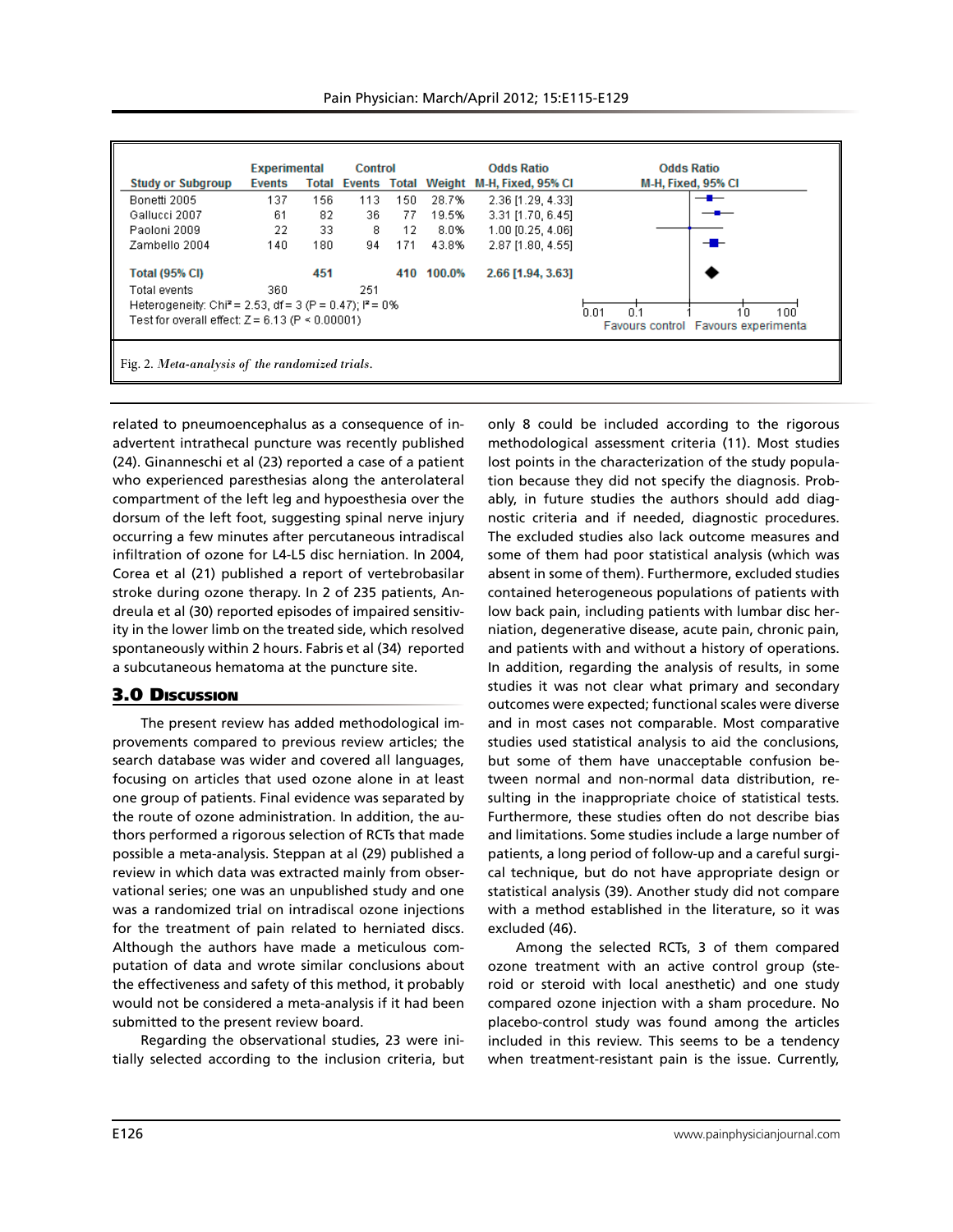ethics committees seem to favor studies based in an active controls comparison group. In addition, this makes patient recruitment faster because patients have a better acceptance when there is no placebo involved. Although this is not a consensus, it seems logical that an established treatment is probably better than the placebo effect. So, if any new treatment is to be tested, it could be perfectly compared to an active control group and in this way the placebo effect would also be overcome. On the other hand, patients tend to think that new treatments are more efficacious than the established ones because of their novelty. This makes us think that the novelty usually carries a strong placebo effect. This controversy still keeps placebo-controlled trials as the gold standard methodology. However, in the near future this methodological recommendation will probably be reviewed because practical issues point to more progressive methodology for active control studies in pain literature.

Some of the studies have evaluated the morphology of the disc by MRI or CT scan during follow-up. Buric et al (31) evaluated the clinical and morphological results of patients with disc disease and observed that 15 of the 30 patients showed clinical improvement, performing post operative MRI imaging. Eight of these patients had a substantial reduction of over 50% in herniation volume. Two patients had a volume reduction of less than 50%, whereas 5 patients had no substantial variation in herniation volume. Muto et al (27) observed a reduction in the size of the herniated disc in only 8 cases out of the 45 patients who had improved. In 2004, Muto et al (28) documented a reduction in herniated disc size in 63% of cases, confirming persistent satisfactory outcome. Thus, these authors stated that the equation large herniation = major symptoms, small herniation = minor symptoms, does not always hold true. It seems quite natural to assume that clinical signs and symptoms of disc herniation are not caused only by mechanical compression but that biochemical factors play an important role in inflammatory sensitization and immune response in the epidural environment of the nerve roots and ganglia. Based on the same reasoning, it seems logical to presume that mechanical removal of herniated tissue may not always be needed and that reducing the inflammatory process could essentially be sufficient to treat the symptoms. This hypothesis was partially confirmed by the cited study (49,50). On the other hand, patients who were clear candidates for surgery had no improvement after ozone therapy. Muto et al (27) observed treatment failure in all 35 patients previously selected for surgery who presented a herniated or protruded disc with radicular pain associated with neurological deficit. In the work of Buric (50), 2 patients dropped out of the ozone therapy group because of aggravating symptoms and were subsequently operated on. In another observational study (30), among patients treated with ozone and whose treatment had failed, outcomes were poor in 25% and poor with recourse to surgery in 4.7%. Among the patients in the steroid group and anesthetic injection group, 50 (16.7%) had poor results and 15 (5%) were referred for surgery.

The majority of the studies reviewed included patients with discogenic disease at one or more levels between L3 and S1(14-16,26,27,29-31). However, other series included heterogeneous groups of patients with other primary nondisc diseases such as canal stenosis, postsurgical fibrosis (failed back surgery syndrome), disc protrusion with vertebral instability, facet arthrosis, calcified herniation, intervertebral osteochondrosis, and pseudoanterolisthesis. In the first group, positive results were achieved in 75-80% of treated patients. In patients with a nondisc disease, the rate of sustained improvement ranged between 44 to 70% in all groups, independent of the morphological classification of the spinal disease (26,28,29). This suggests that ozone therapy may have an important role in low back pain relief, independent of the source of disease.

Ozone is a strong oxidizing agent that quickly reacts and oxidizes the proteoglycans in the nucleus pulposus, which results in a small reduction of disc volume and subsequently contributes pain relief. The suggested premise is that a small volume reduction results in a significant decrease in pressure. In addition, it has been shown to have anti-inflammatory/analgesic and natural antibacterial effects (5,52). Additional discussion of ozone's mechanisms of action can be found elsewhere (51).

Ozone therapy for lumbar disc herniation is a procedure that is considered generally risk-free or as low as 0.1% (48) and has low or no adverse effects at concentrations used for therapeutic application (10-40 µg/mL). However, in the present review, 6 reports of side effects related to ozone infusion were found. Similar descriptions of transitory paresthesia suggested transient root dysfunction, although the mechanisms underlining the reported sensations are still not clear. Assuming the presence of microfractures of the annulus fibrosus, one possibility is that an abrupt, transient pressure spike in the region of the spinal canal and cerebrospinal fluid (CSF) pressure after disc infiltration could be related to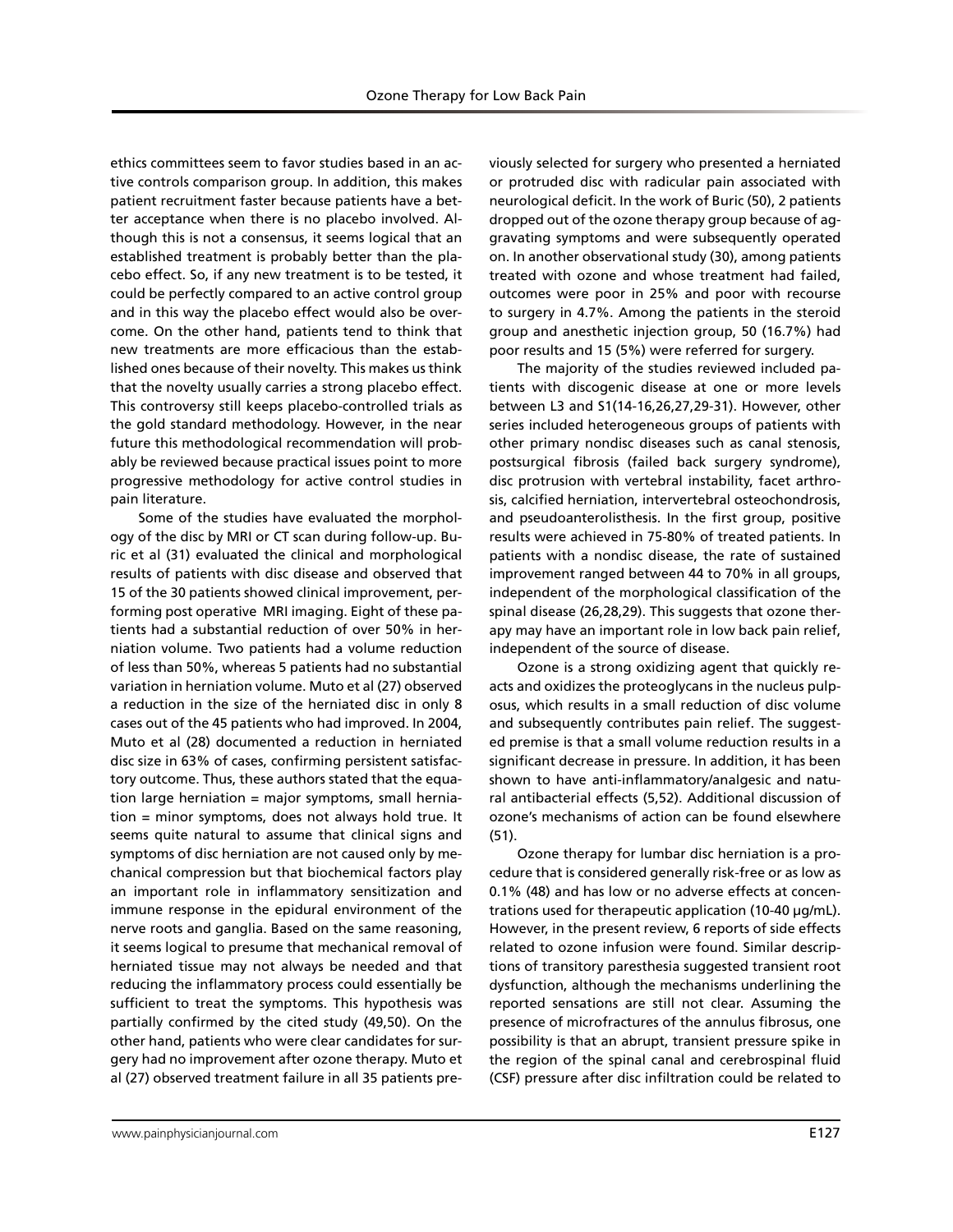the transient paraesthetic symptoms. A similar mechanism was postulated as the cause of acute bilateral intraocular hemorrhages after injection of the O2-O3 mixture (22). Concerning the pathophysiology of the lesion, it could be hypothesized that an abrupt and transient increase of CSF pressure causes focal damage by means of mechanical transmission of pressure in the CSF, manifesting in the form of direct root trauma. The occurrence of retinal hemorrhages immediately after rapid injection of air into the subarachnoid space during myelography or after epidural injection of corticosteroids has also been previously described (52,53).

Infection secondary to oxygen-ozone injection therapy is extremely rare. Recently, Gazzeri et al (25) reported a case of fatal septicemia secondary to Escherichia coli infection after ozone therapy for lumbar disc herniation, in which a pyogenic lumbar muscle involvement and septic pulmonary embolism were present. The most likely pathophysiological mechanism in these cases was probably iatrogenic; that is, the direct inoculation of the bacteria by injections due to an inadequate asepsis procedure as has occurred in other percutaneous spinal procedures (25,30).

## 4.0 Conclusion

This systematic review and meta-analysis of ozone therapy for low back pain secondary to herniated disc indicated the level of evidence is II-3 for ozone therapy applied intradiscally and II-1 for ozone therapy applied at the paravertebral muscle and periforaminally for long-term pain relief based on USPSTF criteria (12). The aviable evidence yielded a 1C strength of recommendation (13) for ozone therapy applied into the disc and 1B for ozone applied at the paravertebral muscles or periforaminally. The evidence was derived from randomized control trials within this meta-analysis and observational studies. In addition, the low costs of ozone therapy may account for its wider use in the percutaneous treatment of herniated lumbar discs (54) and other causes of back pain. Injections can be repeated if necessary and complications or side effects are rare. Therefore, this method may be considered an option to treat lumbar disc herniation-related low back pain that has failed to respond to conservative treatment, representing an alternative to surgery. However, future studies are necessary to demonstrate whether ozone therapy effects persist over time.

#### **REFERENCES**

- 1. Freynhagen R BR, Gockel U, Tölle TR. painDETECT: A new screening questionnaire to identify neuropathic components in patients with back pain. *Curr Med Res Opin* 2006; 22:1911-1920.
- Kaki A M E-YAZ, Youseif E. Identifying neuropathic pain among patients with chronic low-back pain: use of the leeds assessment of neuropathic symptoms and signs pain scale. *Reg Anesth Pain Med* 2005; 30:422.e1-422.e9.
- 3. Cohen SP, Williams S, Kurihara C, Griffith S, Larkin TM. Nucleoplasty with or without intradiscal electrothermal therapy (IDET) as a treatment for lumbar herniated disc. *J Spinal Disord Tech* 2005; 18 Suppl:S119-24.
- Postacchini F, Postacchini R. Operative management of lumbar disc herniation: The evolution of knowledge and surgical techniques in the last century. *Acta Neurochir Suppl* 2011; 108: 17-21.
- 5. Bocci VA. Scientific and medical aspects of ozone therapy. State of the art. *Arch Med Res* 2006; 37:425-435.
- 6. Manchikanti L, Boswell MV, Singh V, Benyamin RM, Fellows B, Abdi S, Buenaventura RM, Conn A, Datta S, Derby R, Falco

FJ, Erhart S, Diwan S, Hayek SM, Helm S, Parr AT, Schultz DM, Smith HS, Wolfer LR, Hirsch JA; ASIPP-IPM Comprehensive evidence-based guidelines for interventional techniques in the management of chronic spinal pain.*Pain Physician* 2009; 12:699- 802.

- 7. Manchikanti L, Benyamin R, Helm S, Hirsch JA. Evidence-based medicine, systematic reviews, and guidelines in Interventional pain management: Part 1: Systematic reviews and meta-analyses of randomized trials. *Pain Physician* 2009; 12:35- 72.
- 8. Moher D, Liberati A, Tetzlaff J, Altman DG, Group P. Preferred reporting items for systematic reviews and meta-analyses: the PRISMA statement. *PLoS Med* 2009; 6:e1000097.
- 9. Staal JB, De Bie RA, De Vet HCW, Hildebrandt J, Nelemans P. Injection therapy for subacute and chronic low back pain: An updated cochrane review. *Spine* 2009; 34:49-59.
- 10. Koes BW, Sholten RJPM, Mens JMA, Bouter LM. Efficacy of epidural steroid injections for low-back pain and sciatica: A systematic review of randomized clinical tri-

als. *Pain* 1995; 63:279-288.

- 11. West S, King V, Carey TS, Lohr KN, McKoy N, Sutton SF, Lux L. Systems to rate the strength of scientific evidence. Evid Rep Technol Assess (Summ). 2002; 47:1- 11.
- 12. Berg AO, JD. A. Introducing the third U.S. Preventive Services Task Force. *Am J Prev Med* 2001; 20:21-35.
- 13. Guyatt G, Gutterman D, Baumann MH, Addrizzo-Harris D, Hylek EM, Phillips B, Raskob G, Lewis SZ, Schünemann H. Grading strength of recommendations and quality of evidence in clinical guidelines: Report from an American College of Chest Physicians task force. *Chest* 2006; 129:174-81.
- 14. Bonetti M, Fontana A, Cotticelli B, Volta GD, Guindani M, Leonardi M. Intraforaminal O2-O3 versus periradicular steroidal infiltrations in lower back pain: Randomized controlled study. *AJNR Am J Neuroradiol* 2005; 26:996-1000.
- 15. Zambello A, Fara B, Tabaracci G, Bianchi M. Epidural steroid injection vs paravertebral O2-O3 infiltration for symptomatic herniated disc refractory to conventional treatment: A prospective random-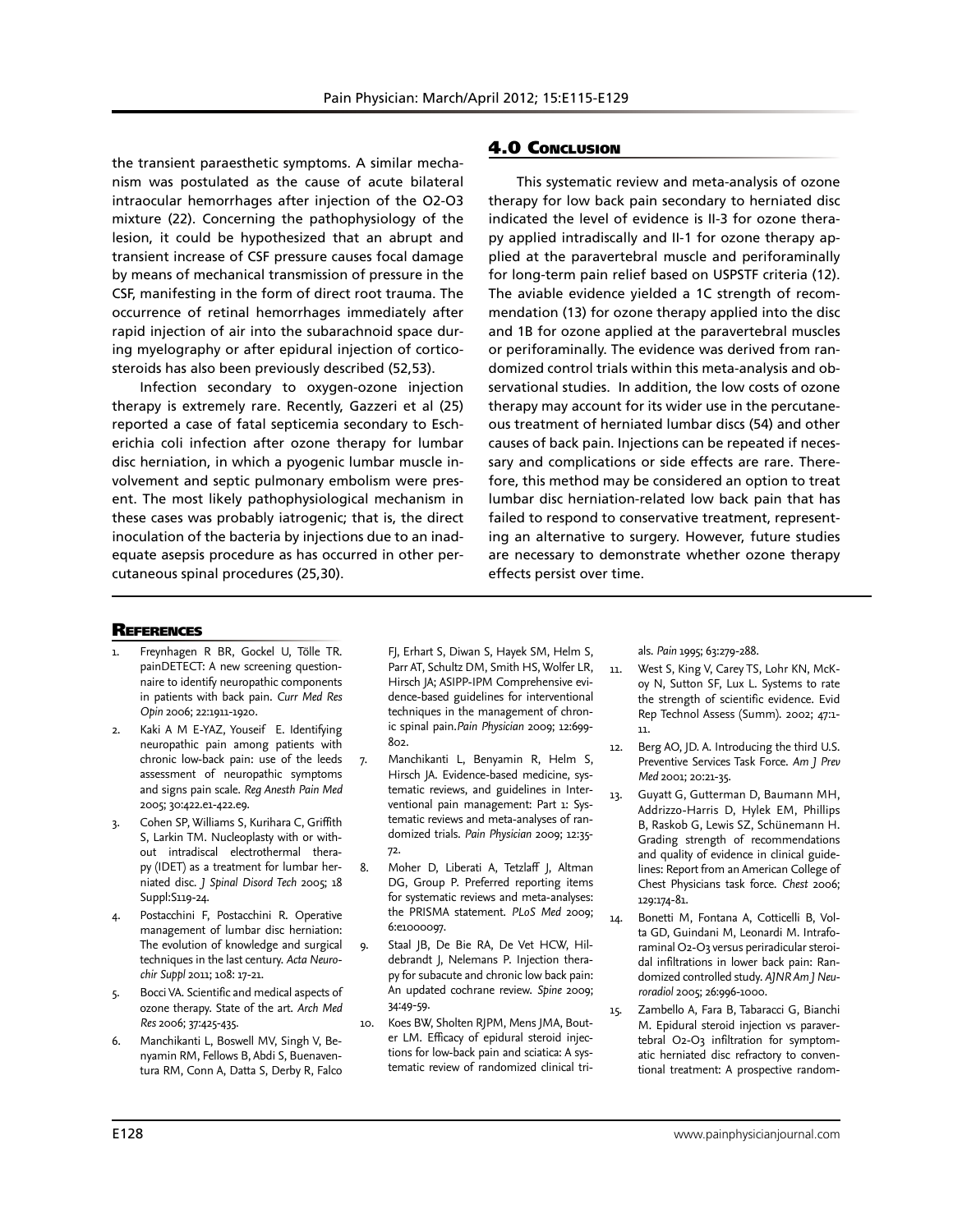ized study. *Rivista di Neuroradiologia* 2006; 5:123-127.

- 16. Gallucci M, Limbucci N, Zugaro L, Barile A, Barile A, Stavroulis E, Ricci A, Galzio R, Masciocchi C. Sciatica: Treatment with intradiscal and intraforaminal injections of steroid and oxygen-ozone versus steroid only. *Radiology* 2007; 242:907-913.
- 17. Paoloni M DSL, Cacchio A, Apuzzo D, Marotta S, Razzano M, Franzini M, Santilli V. Intramuscular oxygen-ozone therapy in the treatment of acute back pain with lumbar disc herniation. *Spine* 2009; 34:1337-1344.
- 18. Ansede Alonso JC, Contreras Joya M, Perez Hidalgo S. Prospective and randomized study in patients with low back pain or sciatic pain with ozonetherapy treatment. *Patologia del Aparato Locomotor* 2007; 5:46-54.
- 19. Wu Z, Wei LX, Li J, Wang Y, Ni D, Yang P, Zhang Y. Percutaneous treatment of noncontained lumbar disc herniation by injection of oxygen-ozone combined with collagenase. *Euro J Rad* 2009; 72:499-504.
- 20. Gautam S, Rastogi V, Jain A, Singh AP. Comparative evaluation of oxygen-ozone therapy and combined use of oxygenozone therapy with percutaneous intradiscal radiofrequency thermocoagulation for the treatment of lumbar disc herniation. *Pain Practice* 2011; 11: 160-166.
- 21. Corea F, Amici S, Murgia N, Tambasco N. A case of vertebrobasilar stroke during oxygen-ozone therapy. *J Stroke Cerebrovascular Diseases* 2004; 13:259-261.
- 22. Giudice GL, Valdi F, Gismondi M, Prosdocimo G, Belvis V. Acute bilateral vitreoretinal hemorrhages following oxygenozone therapy for lumbar disk herniation. *Am J Ophth* 2004; 138:175-177.
- 23. Ginanneschi F, Cervelli C, Milani P, Rossi A. Ventral and dorsal root injury after oxygen-ozone therapy for lumbar disk herniation. *Surgical Neurology* 2006; 66:619- 620.
- 24. Chalaupka FD, Caneve G, Mauri M, Zaiotti G. Thunderclap headache caused by minimally invasive medical procedures: Description of 2 cases. *Headache* 2007; 47:293-295.
- 25. Gazzeri R, Galarza M, Neroni M, Esposito S, Alfieri A. Fulminating septicemia secondary to oxygen-ozone therapy for lumbar disc herniation. *Spine* 2007; 32:121-123.
- 26. Oder B, Loewe M, Reisegger M, Lang W, Ilias W, Thurnher SA. CT-guided ozone/ steroid therapy for the treatment of degenerative spinal disease: Effect of age, gender, disc pathology and multi-seg-

mental changes. *Neuroradiology* 2008; 50:777-785.

- 27. Muto M, Avella F. Percutaneous treatment of herniated lumbar disc by intradiscal oxygen-ozone injection. *Interventional Neuroradiology* 1998; 4: 279-86.
- 28. Muto M, Andreula C, Leonardi M. Treatment of herniated lumbar disc by intradiscal and intraforaminal oxygen-ozone (O2- O3) injection. *J Neuroradiol* 2004; 31: 183-9.
- 29. Muto M, Ambrosanio G, Guarnieri G, Capobianco E, Piccolo G, Annunziata G, et al. Low back pain and sciatica: Treatment with intradiscal-intraforaminal O2-O3 injection. Our experience. *Radiologia Medica* 2008; 113:695-706.
- 30. Andreula C F SL, Santis F. Minimally invasive oxygen-ozone therapy for lumbar disk herniation. Am J *Neuroradiology* 2003; 24:996-1000.
- 31. Buric J, RM L. Ozone chemonucleosis in no-contained lumbar disc herniations: A pilot study with 12 months follow-up. *Acta Neurochir Suppl* 2005; 92: 93-7.
- 32. Xu L, Li ZL, He XF, Xiang DC, Ma J, Hong CJ, He JX, Yang L, Gong ZH, Qiu J. Evaluation of the clinical curative effect of an O2-O 3 mixture to treat lumbar disc herniation with different treatment sessions. *Interv Neuroradiol* 2009; 15:159-163.
- 33. Das G, Ray S, Ishwarari S, Roy M, Ghosh P. Ozone nucleolysis for management of pain and disability in prolapsed lumber intervertebral disc a prospective cohort study. *Interventional Neuroradiology* 2009; 15:330-334.
- 34. Fabris G, Tommasini G, Petralia B, Lavaroni A, De Nardi F, De Luca G, et al. L`ossigeno-ozono terapia intra-foraminale. *Rivista di Neuroradiologia* 2001; 14: 61-66.
- 35. Paradiso R, Alexandre A. The different outcomes of patients with disc herniation treated either by microciscectomy, or by intradiscal ozone injection. *Acta Neurochir Suppl* 2005; 92: 139-142.
- 36. Romeo A, Cirillo F. Kinesiatrics and oxygen-ozone therapy for lumbosacral discroot compression. *Rivista di Neuroradiologia* 2001; 14:47-49.
- 37. Bonetti M, Cotticelli B, Albertini F, Brayda-Bruno M, Valdenassi L, Richelmi P. Percutaneous paravertebral ozone therapy. *Rivista di Neuroradiologia* 2002; 15: 415-419.
- 38. D'Erme M, Scarchilli A, Artale AM, Pasquali Lasagni M. Ozone therapy in lumbar sciatic pain. *Radiol Med* 1998; 95:21-24.
- 39. Alexandre A, Coro L, Paradiso R, Dall'aglio R, Alexandre AM, Fraschini F, et al. Treatment of symptomatic lumbar spinal degenerative pathologies by means of combined conservative biochemical treatments. *Acta Neurochir Suppl* 2011; 108: 127-135.
- 40. Masini M, Calaca A. Minimally invasive treatment for refractory low back pain, targeted by epidural endoscopy with O2/O3 and steroid therapy. *Acta Neurochir Suppl* 2011; 108:33-37.
- 41. Donato AD, Fontana C, Pinto R, Beltrutti D, Pinto G. The effectiveness of endoscopic epidurolysis in treatment of degenerative chronic low back pain: A prospective analysis and follow-up at 48 months. *Acta Neurochir Suppl* 2011; 108:67-73.
- 42. Gjonovich A, Sattin GF, Girotto L, Bordin M, Gallo L, Preciso G. Lomabalgie ribelli: L`ossigeno-ozono terapia a confronto con altre metodiche. *Rivista di Neuroradiologia* 2001; 14:35-38.
- 43. Peng J, Xing H, Zhang B, Wu F, Guo JF, He YK, et al. Ozone injection for the treatment of lumbar disc herniation: A therapeutic analysis of 104 cases. *Journal of Interventional Radiology* 2010; 19:114- 116.
- 44. Zhang L, Li JK, Chen ZH, Sun XJ, Liu JP. CT-guided intradiscal ozone injection combined with intervertebral facet joint steroid injection for lumbar disk herniation accompanied with intervertebral arthritis. *Journal of Interventional Radiology* 2009; 18:853-855.
- 45. Peng J, Xing H, Zhang B, Wu F, Guo J, He X. Analysis of the efficacy of ozone therapy on lumbar disc herniation. *International Journal of Ozone Therapy* 2009; 8:206-210.
- 46. Vetro A, Mantia F, Mantia R. Terapia dei confliti disco-radicolari. Comparazione clinica tra ossigeno-ozono terapia paravertebrale e trattamento combinato ossigeno-ozono terapia e un prodotto a base di acido alfa-lipoico (ALAnerv). *Minerva Ortop Traumatolol* 2006; 57:57-63.
- 47. Baabor MG, Vázquez PF, Sánchez JA. Automated nucleotomy and nucleolysis with ozone. *Acta Neurochir Suppl* 2011; 108:97-101.
- 48. Steppan J MT, Muto M, Murphy K J. A Metaanalysis of the effectiveness and safety of ozone treatments for herniated lumbar discs. *J Vasc Interv Radiol* 2010; 21:534-548.
- 49. Koike Y, Uzuki M, Kokubun S, Sawai T. Angiogenesis and inflammatory cell